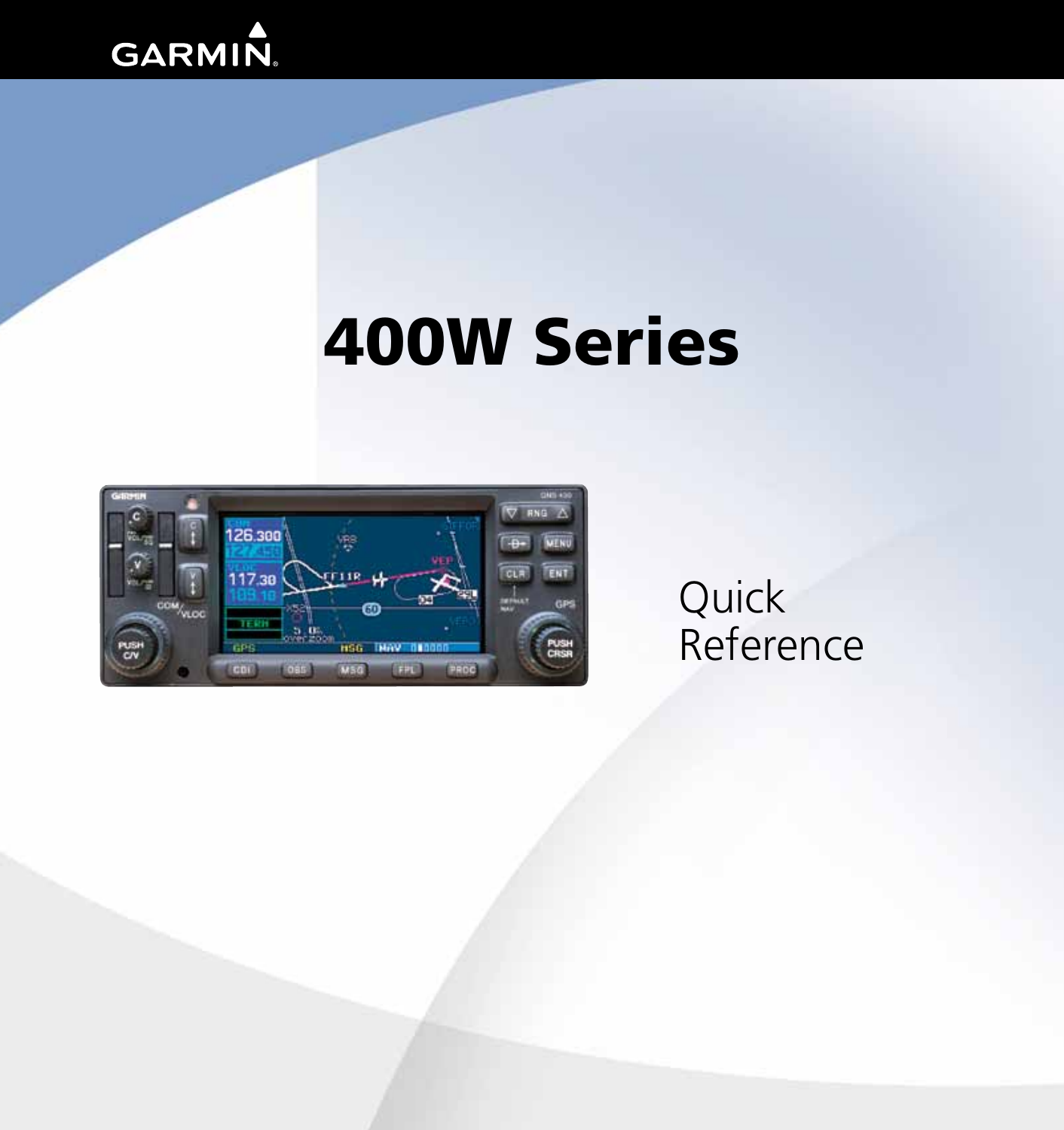#### © 2006-2012 Garmin Ltd. or its subsidiaries

This manual reflects the operation of Main System Software version 2.00, 3.00, 4.00, 5.00, or later. Some differences in operation may be observed when comparing the information in this manual to earlier or later software version.

All rights reserved. Except as expressly provided herein, no part of this manual may be reproduced, copied, transmitted, disseminated, downloaded or stored in any storage medium, for any purpose without the express prior written consent of Garmin. Garmin hereby grants permission to download a single copy of this manual onto a hard drive or other electronic storage medium to be viewed and to print one copy of this manual or of any revision hereto, provided that such electronic or printed copy of this manual must contain the complete text of this copyright notice and provided further that any unauthorized commercial distribution of this manual or any revision hereto is strictly prohibited.

Information in this document is subject to change without notice. Garmin reserves the right to change or improve its products and to make changes in the content without obligation to notify any person or organization of such changes or improvements. Visit the Garmin Web site (*www.garmin.com or https://fly. garmin.com/fly-garmin*) for current updates and supplemental information concerning the use and operation of this and other Garmin products.

Garmin®, GPSMAP®, AutoLocate®, TracBack®, Apollo, SafeTaxi®, FliteChart®, and MapSource® are registered trademarks of Garmin Ltd. or its subsidiaries and may not be used without the express permission of Garmin. NavData® is a trademark of Jeppesen, Inc.;  $\text{XM}^{\textcircled{\textbf{0}}}$  is a registered trademark of XM Satellite Radio, Inc.

September 2012 Part Number 190-00356-01 Rev G Printed in the USA

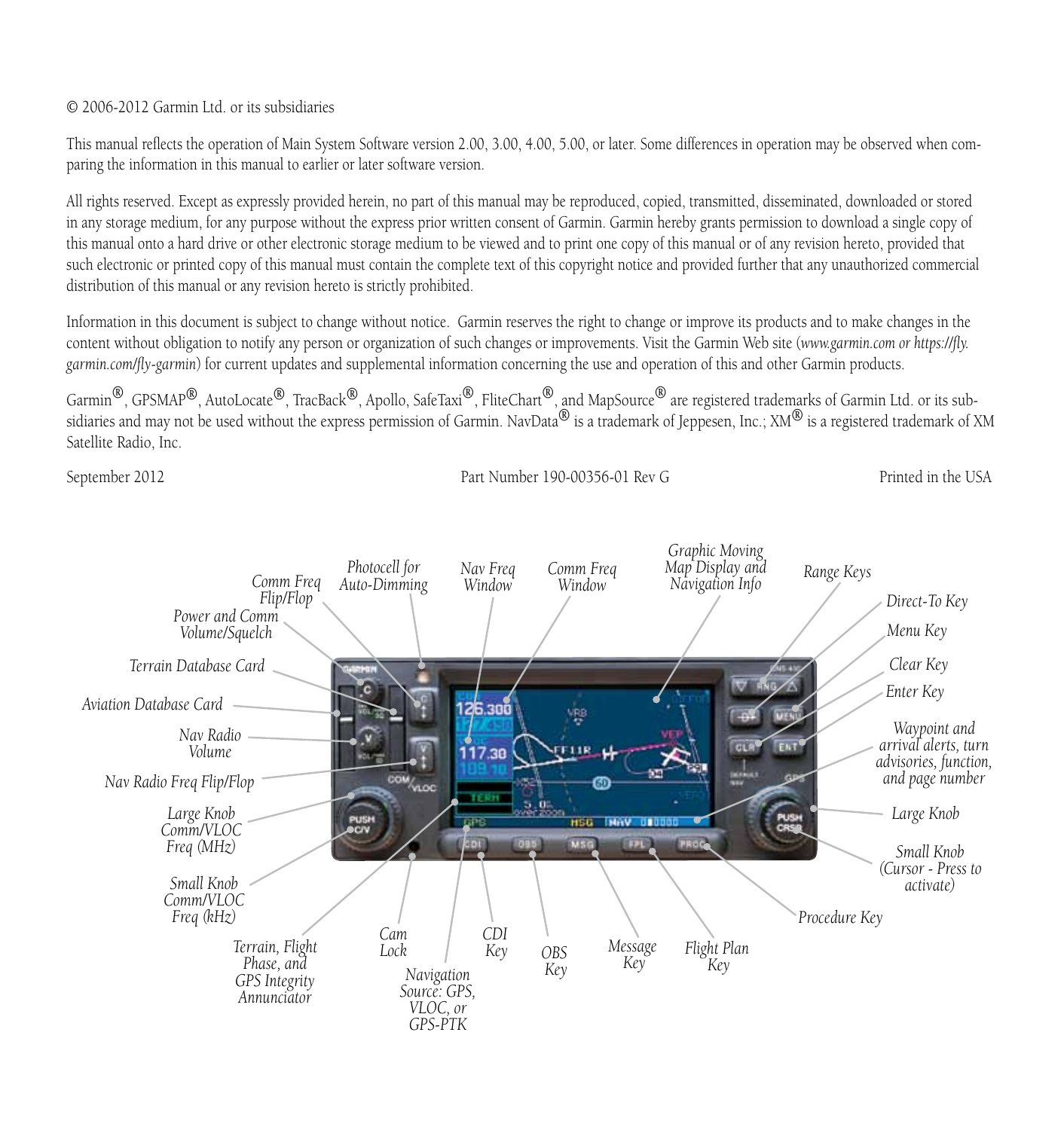### *WARNINGS, CAUTIONS, and NOTES*



**WARNING:** VNAV is to be used for advisory purposes only. VNAV messages or vertical speed required should not be used to maintain terrain or ATC clearances. Terrain and ATC clearances are the sole responsibility of the pilot.



**WARNING:** The altitude calculated by the 400W-series is geometric height above mean sea level and could vary significantly from altitude displayed by pressure altimeters in aircraft.



**WARNING:** The Jeppesen database incorporated in the 400W-series must be updated regularly in order to ensure that its information is current. Updates are released every 28 days. A database information packet is included in your 400W-series package. Pilots using an out-of-date database do so entirely at their own risk!



**WARNING**: Do not use data link weather information for maneuvering in, near, or around areas of hazardous weather. Information contained within data link weather products may not accurately depict current weather conditions.



**WARNING**: Do not use the indicated data link weather product age to determine the age of the weather information shown by the data link weather product. Due to time delays inherent in gathering and processing weather data for data link transmission, the weather information shown by the data link weather product may be significantly older than the indicated weather product age.



**CAUTION:** GPS receivers operate by receiving and decoding very low power radio signals broadcast by satellites. It is possible that in some situations other radio equipment or electronic equipment used in close proximity to a GPS receiver may create electromagnetic interference (EMI) which may affect the ability of the GPS receiver to receive and decode the satellite signals. In such event, the interference may be reduced or eliminated by switching off the source of interference or moving the GPS receiver away from it.



**CAUTION:** The Global Positioning System is operated by the United States government, which is solely responsible for its accuracy and maintenance. The system is subject to changes which could affect the accuracy and performance of all GPS equipment. Although the Garmin 400W-series are precision electronic NAVigation AIDs (NAVAID), any NAVAID can be misused or misinterpreted and therefore become unsafe.



**CAUTION:** Use the 400W-series at your own risk. To reduce the risk of unsafe operation, carefully review and understand all aspects of this Owner's Manual and the Flight Manual Supplement, and thoroughly practice basic operation prior to actual

use. When in actual use, carefully compare indications from the 400W-series to all available navigation sources, including the information from other NAVAIDS, visual sightings, charts, etc. For safety, always resolve any discrepancies before continuing navigation.



**CAUTION:** The electronic chart is an aid to navigation and is designed to facilitate the use of authorized government charts, not replace them. Land and water data is provided only as a general reference to your surroundings. The positional accuracy of the land and water data is not of a precision suitable for use in navigation and it should not be used for navigation. Only official government charts and notices contain all information needed for safe navigation – and, as always, the user is responsible for their prudent use.



**CAUTION:** The Terrain feature is for supplemental awareness only. The pilot/crew is responsible for all terrain and obstacle avoidance using information not provided by the 400W-series Terrain feature.



**CAUTION:** The Garmin 400W-series does not contain any user-serviceable parts. Repairs should only be made by an authorized Garmin service center. Unauthorized repairs or modifications could void your warranty and authority to operate this device under FCC Part 15 regulations.



**NOTE:** The GNS 400W-series units use a different database than in the legacy units. The databases are incompatible between units. The GNS 400W-series units must use a WAAS enabled database.



**NOTE:** This product, its packaging, and its components contain chemicals known to the State of California to cause cancer, birth defects, or reproductive harm. This notice is being provided in accordance with California's Proposition 65. If you have any questions or would like additional information, please refer to our website at www.garmin.com/prop65.



**NOTE:** It is the pilot's responsibility for initial missed approach guidance in accordance with published procedure. The unit may not provide correct guidance until established on a defined leg.



**NOTE**: GPS level of service annunciations (LPV, ENR, etc.) are not applicable to the external CDI (or HSI) when VLOC is active.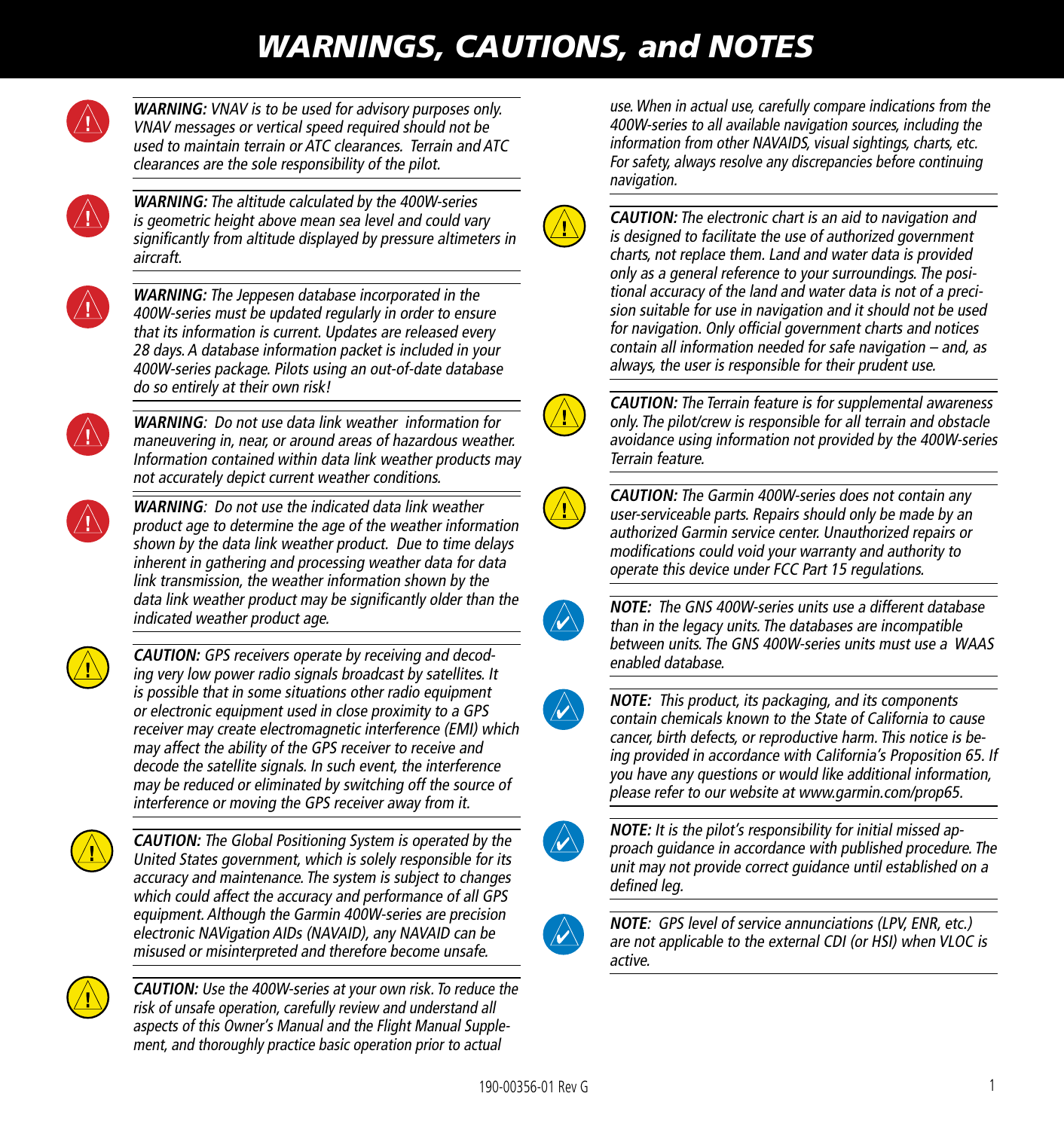### *MODEL DESCRIPTIONS*

#### Model Descriptions

This guide covers the operation of the GPS 400W, GNC 420W, GNC 420AW, GNS 430W, and GNS 430AW. In general, all models will be referred to as the *400W-series*, except where there are physical or operational differences. The *400W-series* units are 6.25" wide and 2.66" high. The display is a 240-by-128 pixel color LCD. The units include two removable data cards: one with a Jeppesen database (inserted in the left-most card slot) and the second is a Terrain database (inserted in the right-most card slot).

#### **GPS 400W**

The GPS 400W is a GPS-only unit with a WAAS GPS engine and is TSO C146a certified for en route, terminal, precision, and non-precision approaches. The GPS 400W can simultaneously give aviators vital approach information and weather and traffic data in relation to their position on a color moving map display. Thanks to a high-contrast color display, the information can be easily read from wide viewing angles even in direct sunlight. Its color moving map features a built-in database that shows cities, highways, railroads, rivers, lakes, coastlines, and a complete Jeppesen aviation database. The Jeppesen aviation database (can be updated with a front-loading data card) contains all airports, VORs, NDBs, Intersections, FSS, Approach, DPs/STARs, and SUA information. The obstacle and terrain databases provide an aid to navigation to help you work with approved navigation charts.

Pilots will enjoy the GPS 400W as a multi-function display (MFD), especially when it is coupled with traffic, lightning detection, and weather interfaces like Ryan TCAD, TIS from the Garmin GTX 330 Mode S transponder, L3 SKYWATCH™, or STORMSCOPE<sup>®</sup> WX 500. With the FDE prediction program included with the Trainer CD, the GPS 400W may be used for oceanic or remote operations. For the latest in graphical and textual weather information, the GPS 400W can connect to XM Satellite Radio's XM WX Weather Service via the GDL 69/69A datalink

receiver. The GDL 69A can also allow you to subscribe to XM audio services.



#### **GNC 420W and GNC 420AW**

The GNC 420W and GNC 420AW include all of the features of the GPS 400W, and also include an IFR certified airborne VHF communications transceiver. This multipurpose unit is available with either a 10-watt (GNS 420W) or 16-watt (GNS 420AW) Com transmitter. Since the only difference between these two units is the power of the communications transmitter, references to the GNC 420W will also include the GNC 420 AW.

#### **GNS 430W and GNS 430AW**

The GNS 430W and GNS 430AW include all of the features of the GPS 420W/420AW, and also include IFR certified airborne VOR/Localizer and Glideslope receivers. This multipurpose unit is available with either a 10-watt (GNS 430W) or 16-watt (GNS 430AW) Com transmitter. Since the only difference between these two units is the power of the communications transmitter, references to the GNS 430W will also include the GNS 430 AW.

#### **Helicopter Installations**

In Helicopter installations, the ownship icon is set to a helicopter. When present, HTAWS will be used instead of TAWS. See the Garmin Optional Displays Pilot's Guide Addendum P/N 190-00356-30 Rev G, or later, for HTAWS information.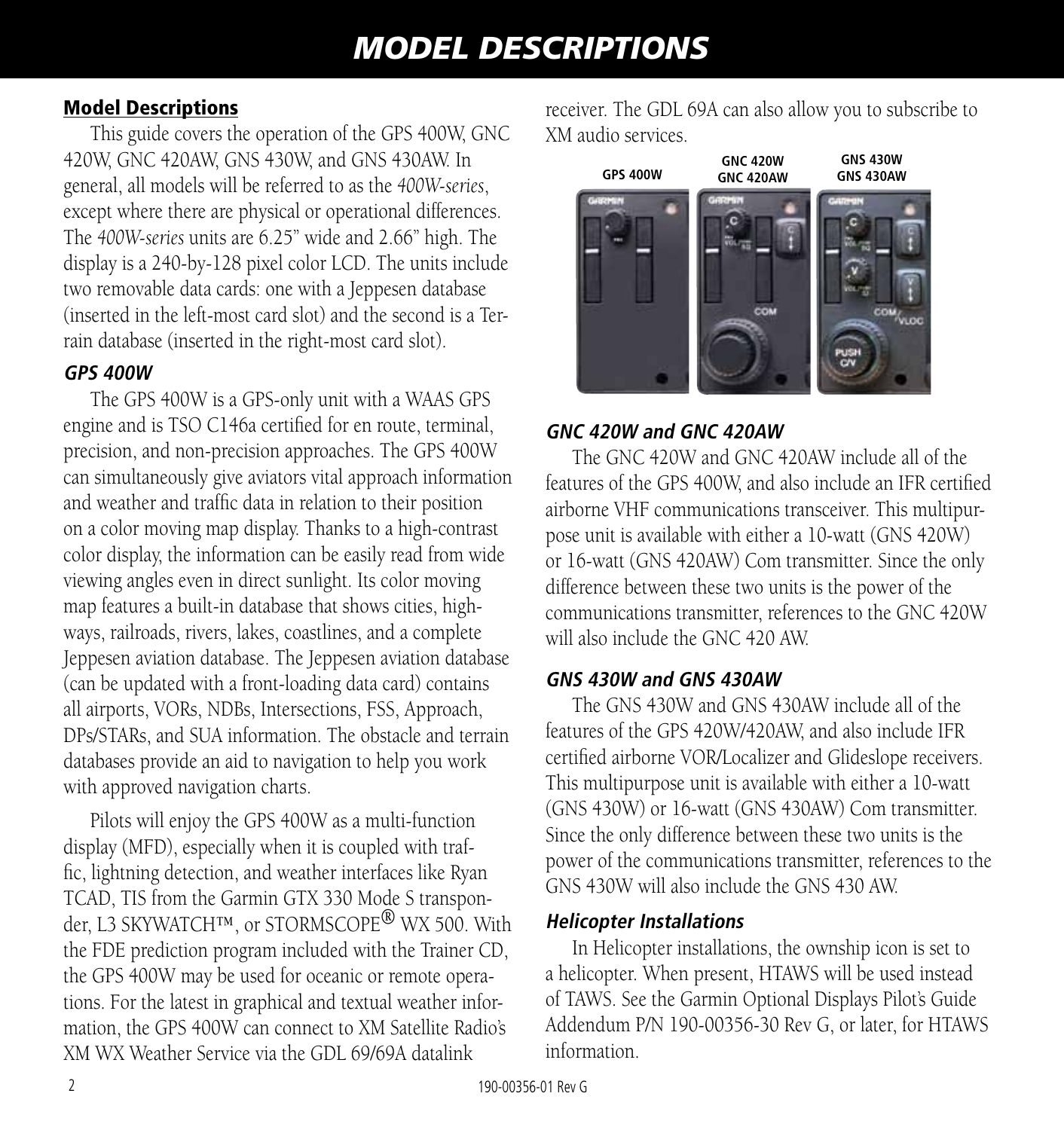### *KEYS AND KNOBS*

#### Left-hand Keys and Knobs

- **c** In the GNC 420W and the GNS 430W, the COM power/volume knob controls unit power and communications radio volume. Press the knob momentarily to enable/disable automatic squelch control.
	- In the GNS 430W, the VLOC volume knob controls audio volume for the selected VOR/ Localizer frequency. Press momentarily to enable/disable the ident tone.
	- In the GNC 420W and GNS 430W, the **large** left knob is used to tune the megahertz (MHz) value of the standby frequency for the COM transceiver or the VLOC receiver, whichever is currently selected by the tuning cursor.
	- In the GNC 420W and GNS 430W, the **small** left knob is used to tune the kilohertz (kHz) value of the standby frequency for the COM transceiver or the VLOC receiver, whichever is currently selected by the tuning cursor. Press this knob momentarily to toggle the tuning cursor between the COM and VLOC windows.
- In the GNC 420W and GNS 430W, the **COM flip-flop** key is used to swap the active and standby COM frequencies. Press and hold to select emergency channel (121.500 MHz).
- In the GNS 430W, the **VLOC flip-flop** key is used to swap the active and standby VLOC frequencies (i.e., make the selected standby frequency active).

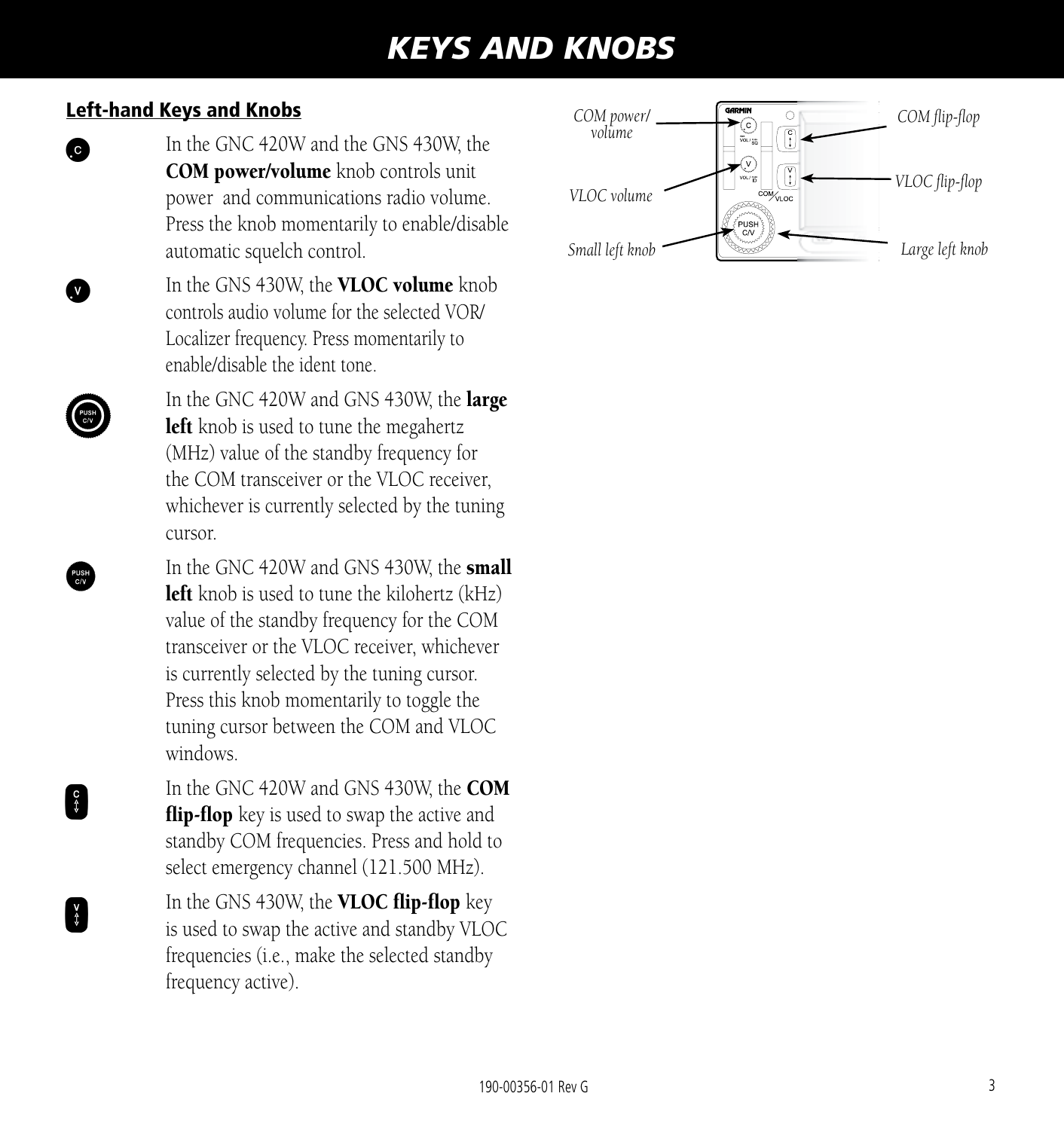### *KEYS AND KNOBS*

#### Right-hand Keys and Knobs

 $\nabla$  FNG  $\triangle$  The **range** key (**RNG**) allows you to select the desired map scale. Press the up arrow side of the key to zoom out or the down arrow side to zoom in.

- $\overline{B}_{\overline{B}}$  The **direct-to** key allows you to enter a destination waypoint and establishes a direct course to the selected destination.
- $M<sub>ENU</sub>$  The **menu** key (**MENU**) displays a contextsensitive options list. The options list allows you to make settings changes that relate to the currently displayed page.
- $C_{\text{CLR}}$  The **clear** key (**CLR**) is used to erase information or cancel an entry. Press and hold this key to immediately display the Default NAV Page.
- $\mathbf{E}$  The **enter** key (**ENT**) is used to approve an operation or complete data entry. It is also used to confirm information, such as during power on.
- 

The **large right** knob is used to select between the various page groups: NAV, WPT, AUX or NRST. With the on-screen cursor enabled, the **large right** knob allows you to move the cursor about the page.

> The **small right** knob is used to select between the various pages within one of the groups listed above. Press this knob momentarily to display the on-screen cursor. The cursor allows you to enter data and/or make a selection from a list of options.

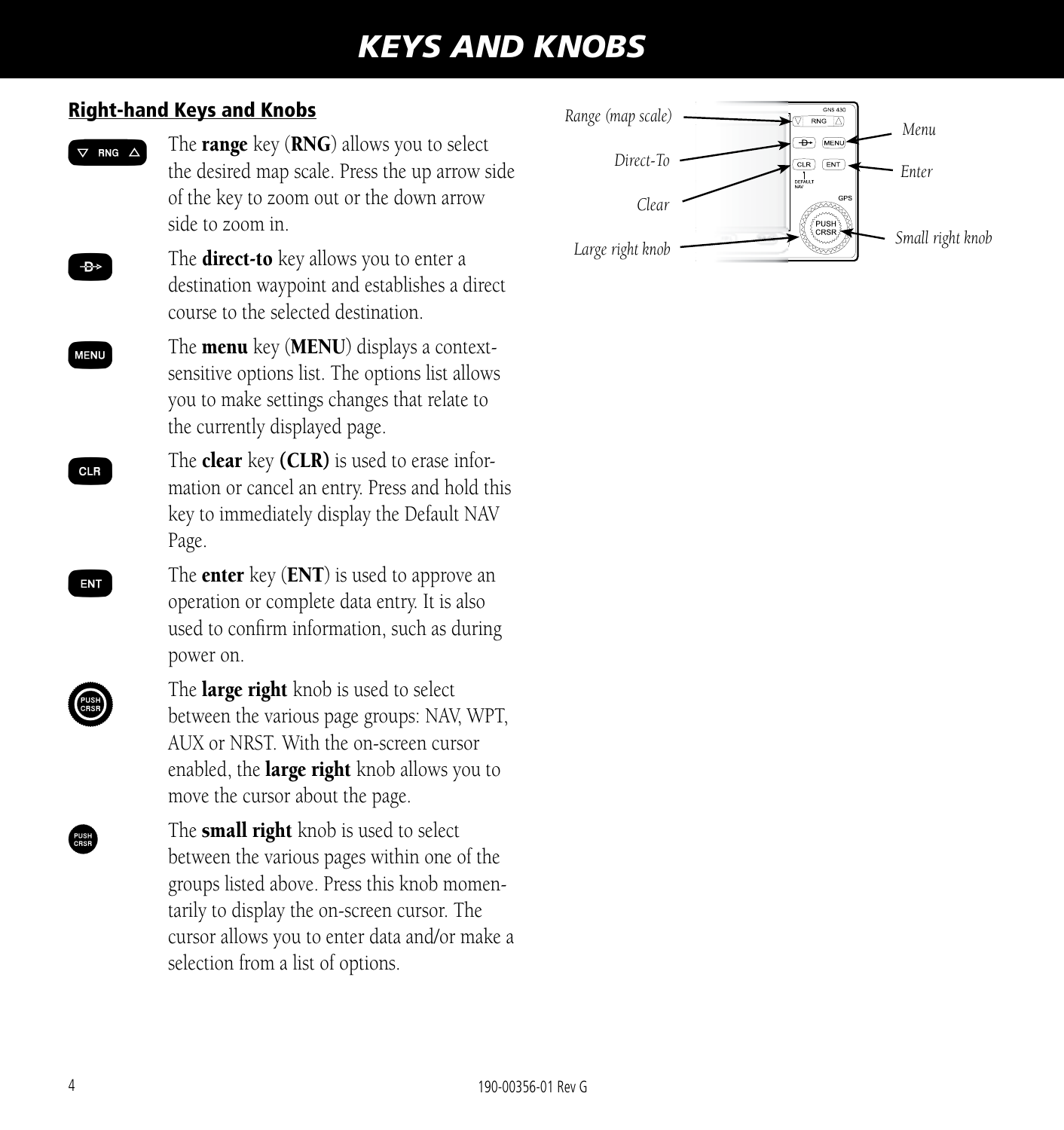#### Bottom Row Keys

| <b>GPS 400W</b><br><b>GNC 420W</b> |  |  |  |
|------------------------------------|--|--|--|
| <b>GNS 430W</b>                    |  |  |  |

- NRST The nearest (NRST) key (GPS 400W and GNC 420W only) displays the nearest airports page. Then, turning the **small right** knob steps through the NRST pages.
- **CDI** In the GNS 430W, the **CDI** key is used to toggle which navigation source (GPS or VLOC) provides output to an external HSI or CDI.

**OBS** The **omni-bearing selector (OBS)** key is used for two functions: to activate OBS selection and as a suspend key.

> As a Suspend (SUSP) key, it is used to select manual or automatic sequencing of waypoints. Pressing this key selects SUSP mode, which retains the current "active to" waypoint as your navigation reference even after passing the waypoint (i.e., prevents sequencing to the next waypoint). Pressing the OBS key again returns to normal operation, with automatic sequencing of waypoints.

Whenever OBS mode is selected, you may set the desired course to/from a waypoint using the OBS Page, or an external OBS selector on your HSI or CDI.

**MSG** The **message (MSG)** key is used to view system messages, important warnings, and requirements.

**For** The **flight plan (FPL)** key allows you to create, edit, activate and invert flight plans, as well as access approaches, departures and arrivals. A closest-point-to-flight-plan feature is also available from the **flight plan** key.

**PROC** The **procedures (PROC)** key allows you to select approaches, departures and arrivals from your active flight plan. When using a flight plan, available procedures for your departure and/or arrival airport are offered automatically. Otherwise, you may select the desired airport, then the desired procedure.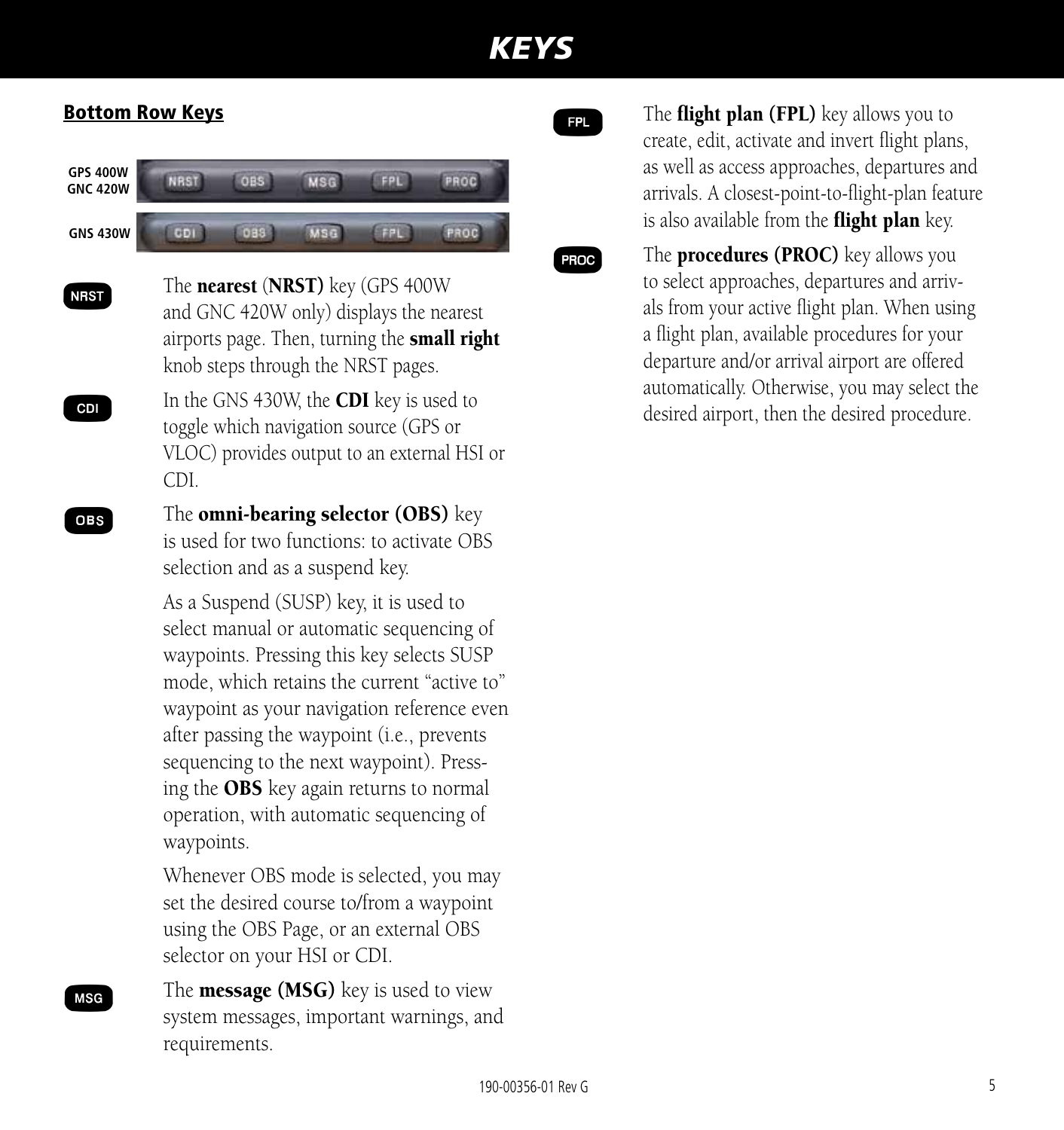### *POWER ON*

#### Powering on the Unit

- 1. Turn the **COM power/volume** knob clockwise to turn the unit on and set the desired radio volume.
- 2. The Main and GPS software version page appears briefly, followed by land and terrain database pages, as the unit conducts self-tests to ensure proper operation.
- 3. Once the self-test concludes, database confirmation pages are displayed, showing the effective and expiration dates of the databases on the NavData® card. Press the **ENT** key to acknowledge the last database page and proceed to the instrument panel self-test page. There may be more self-test screens depending on optional equipment installed in your aircraft.
- 4. The instrument panel self-test page allows you to verify that the unit is communicating properly with in-panel instruments. Compare on-screen indications with the information depicted on connected instruments, such as the CDI, HSI, RMI and/or external annunciators. Once you have verified proper operation, turn the **large right** knob to select "Set Full Fuel?", "Go To Checklist", or "OK?" (to display the Satellite Status Page), and then press the **ENT** key.
- 5. When the GPS receiver has acquired a sufficient number of satellites to determine a position, the Map Page will automatically appear showing your present position.



**Power-up Sequence**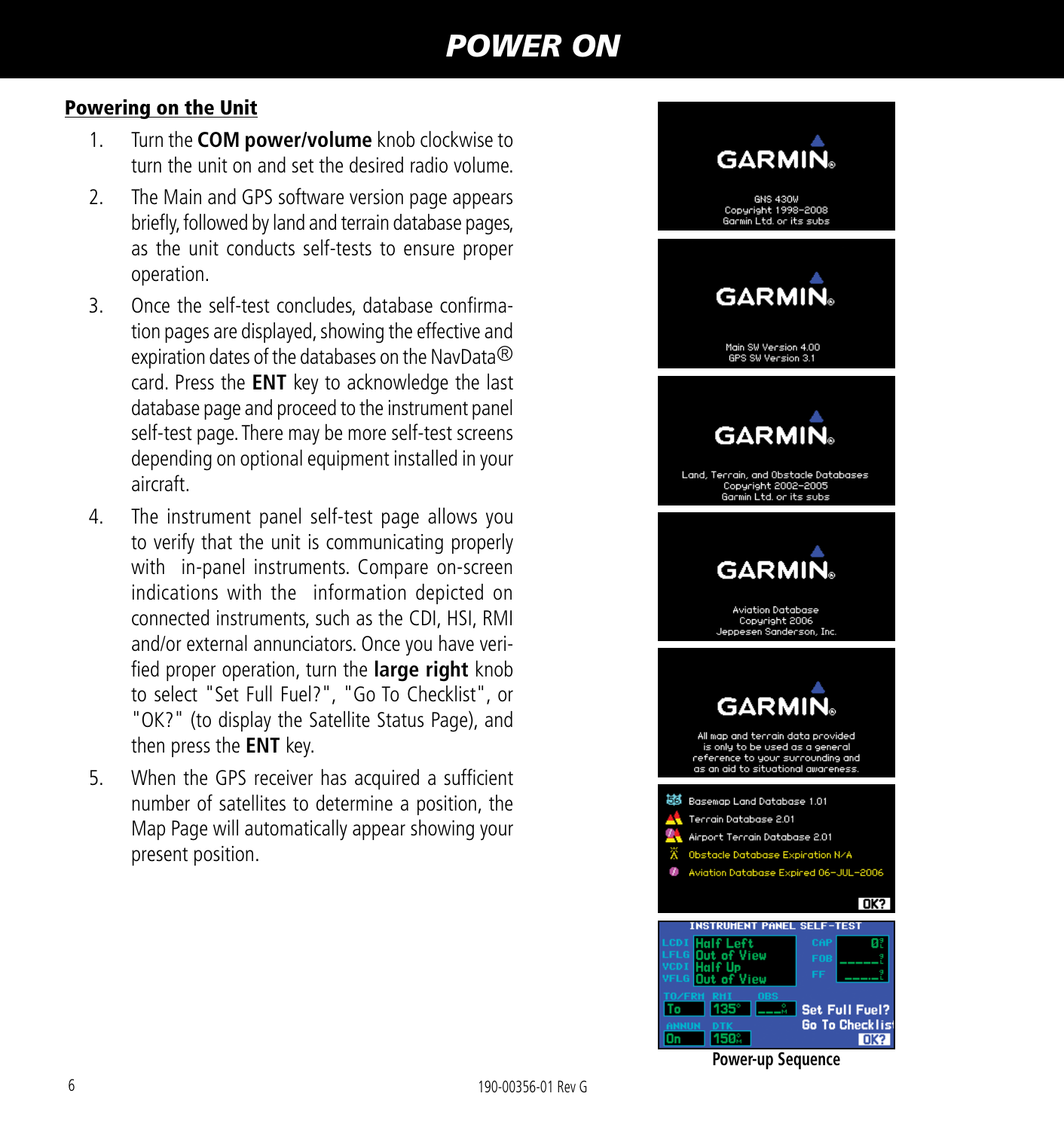# *SCREEN LAYOUT/CURSORS/FREQ SELECTION/DATA ENTRY*

#### Screen Layout (windows)



The 400W-series display is divided into four separate "windows" (or screen areas). The top left 1/4 of the display provides a COM window (top two lines) and a VLOC window (bottom two lines) The three lines at the bottom left of the display are used for terrain, flight phase, and GPS integrity annunciators. The right 3/4 of the display consists of a GPS window, which is where you'll find the various navigation, waypoint information and settings "pages."

Each unique screen of information is referred to as a page. Pages are typically selected using the small and large right knobs—with the cursor removed from the GPS window. See the following page for details on arrangement of the 400W-series main pages.

#### **Cursors**

There are two separate cursors: a tuning cursor and a GPS window cursor. The tuning cursor is used to select the standby COM or VLOC frequency. If desired, press the small left knob to move the tuning cursor to the VLOC window. Then, use the **small** and **large left** knobs to select the desired frequency. The COM and VLOC flipflop keys are used to swap the active and standby frequencies. Push in on small right knob and then turn the large right knob to move the GPS window cursor around the page.

#### Frequency Selection

1. If the tuning cursor is not currently in the desired window (COM or VLOC), press the **small left** knob momentarily to switch the highlight between the COM and VLOC windows. Adjusting the frequencies with the **large** and **small left** knobs will affect the standby frequency.



2. Turn the **large left** knob to select the desired megahertz (MHz) value. For example, the "117" portion of the frequency "117.80".



3. Turn the **small left** knob to select the desired kilohertz (kHz) value. For example, the ".80" portion of the frequency "117.80".



4. To activate the selected frequency, press the appropriate **flip-flop** key to swap the COM or VLOC frequency from the standby into the active window.

#### To Quickly Tune and Activate the 121.500 Emergency Channel (GNS 430W and GNC 420W only)

1. Press and hold the **COM flip/flop** key for approximately two seconds.

#### Data Entry

Data is entered in the GPS window using the **large** and small right knobs. The large right knob is used to move the cursor between fields. The small right knob is used to



select individual characters at the highlighted cursor location.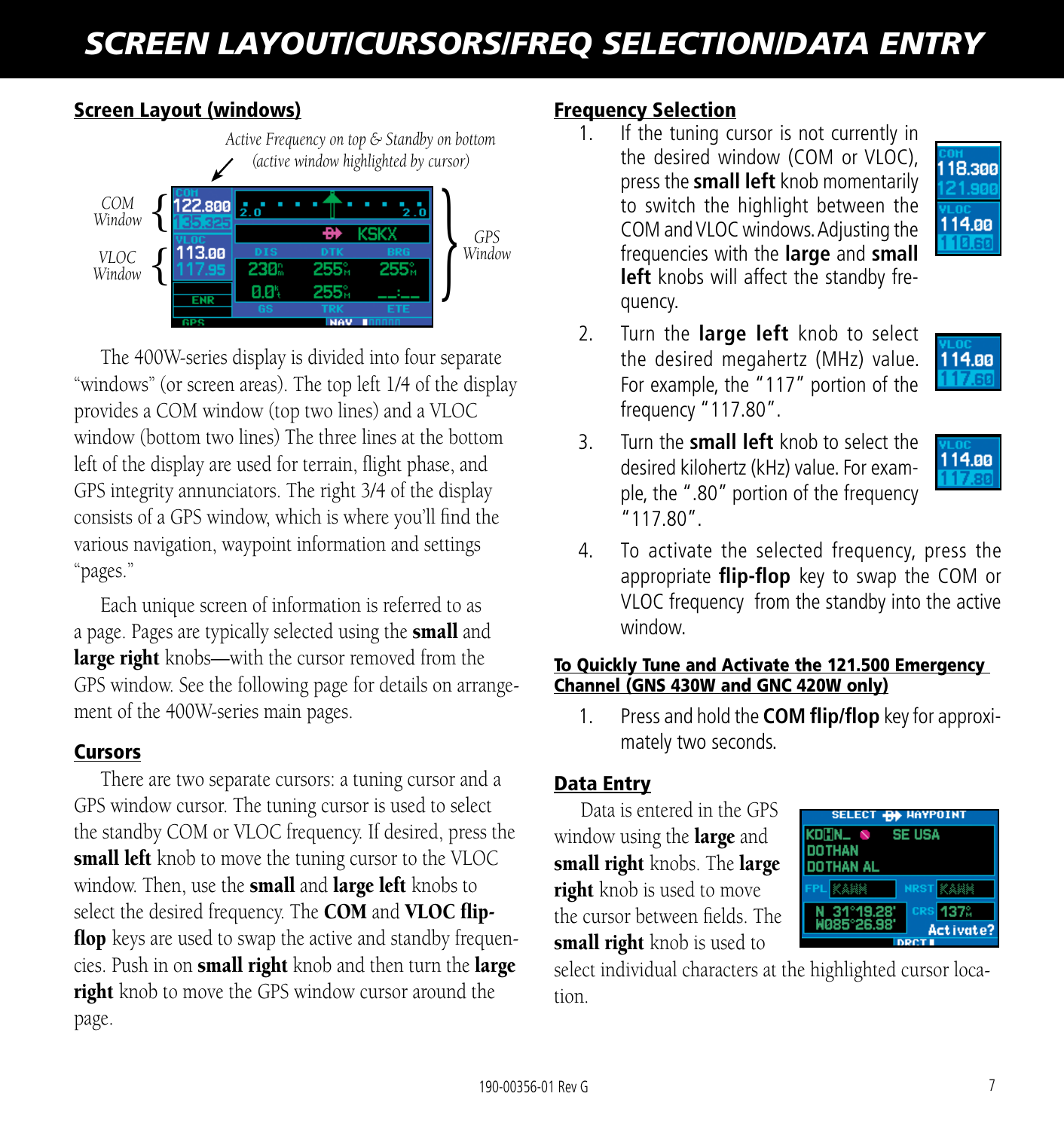## *PAGE SELECTION*

|                                          |                                        |                                             |                                                                                             | ( <b>Small right</b> knob to select pages within the group) |                         |                                                                                                                                  |                                                                                                                                                                                                                                              |
|------------------------------------------|----------------------------------------|---------------------------------------------|---------------------------------------------------------------------------------------------|-------------------------------------------------------------|-------------------------|----------------------------------------------------------------------------------------------------------------------------------|----------------------------------------------------------------------------------------------------------------------------------------------------------------------------------------------------------------------------------------------|
|                                          | <b>NAV Group</b><br><b>Default NAV</b> | Map                                         | <b>Terrain</b>                                                                              | <b>NAVCOM</b>                                               | <b>Position</b>         | <b>Satellite Status</b>                                                                                                          | <b>VNAV</b>                                                                                                                                                                                                                                  |
|                                          |                                        |                                             |                                                                                             |                                                             |                         | information sources.                                                                                                             | Five, or more, NAV pages are available when the unit's<br>installation includes connection to traffic and/or weather                                                                                                                         |
|                                          | <b>WPT Group</b>                       |                                             |                                                                                             |                                                             |                         |                                                                                                                                  |                                                                                                                                                                                                                                              |
|                                          |                                        |                                             | Airport Location Airport Runway Airport Frequency Airport Approach                          |                                                             | <b>Airport Arrival</b>  | <b>Airport Departure</b>                                                                                                         | <b>Intersection</b>                                                                                                                                                                                                                          |
|                                          | <b>NDB</b>                             | <b>VOR</b>                                  | <b>User Waypoint</b>                                                                        |                                                             |                         |                                                                                                                                  | Selection of any main page is performed using the large<br>and small right knobs. When the GPS window cursor is<br>off, the large right knob selects the page group: NAV, WPT,<br>AUX or NRST. The small right knob selects the desired page |
|                                          | <b>AUX Group</b>                       |                                             |                                                                                             |                                                             | and hold the CLR key.   |                                                                                                                                  | within a group. To quickly select the Default NAV Page, press                                                                                                                                                                                |
| (Large right knob to change page groups) | <b>Flight Planning</b>                 | <b>Utility</b>                              | Setup 1                                                                                     | Setup 2                                                     |                         |                                                                                                                                  |                                                                                                                                                                                                                                              |
|                                          | <b>NRST Group</b>                      |                                             |                                                                                             |                                                             |                         |                                                                                                                                  |                                                                                                                                                                                                                                              |
|                                          | <b>Nearest Airspace</b>                | <b>Nearest Airport Nearest Intersection</b> | <b>Nearest NDB</b>                                                                          | <b>Nearest VOR</b>                                          | <b>Nearest User Wpt</b> | <b>Nearest Center</b>                                                                                                            | <b>Nearest FSS</b>                                                                                                                                                                                                                           |
|                                          |                                        |                                             | <b>FPL Group</b>                                                                            |                                                             |                         | <b>PROC</b>                                                                                                                      |                                                                                                                                                                                                                                              |
|                                          |                                        |                                             | Active Flight Plan Flight Plan Catalog                                                      |                                                             |                         | <b>Procedures</b>                                                                                                                |                                                                                                                                                                                                                                              |
|                                          |                                        | select the desired page.                    | Flight plan pages are selected by pressing the<br>FPL key and using the small right knob to |                                                             |                         | The Procedures pages are selected by pressing<br>the PROC key and using the small or large<br>right knobs to select a procedure. |                                                                                                                                                                                                                                              |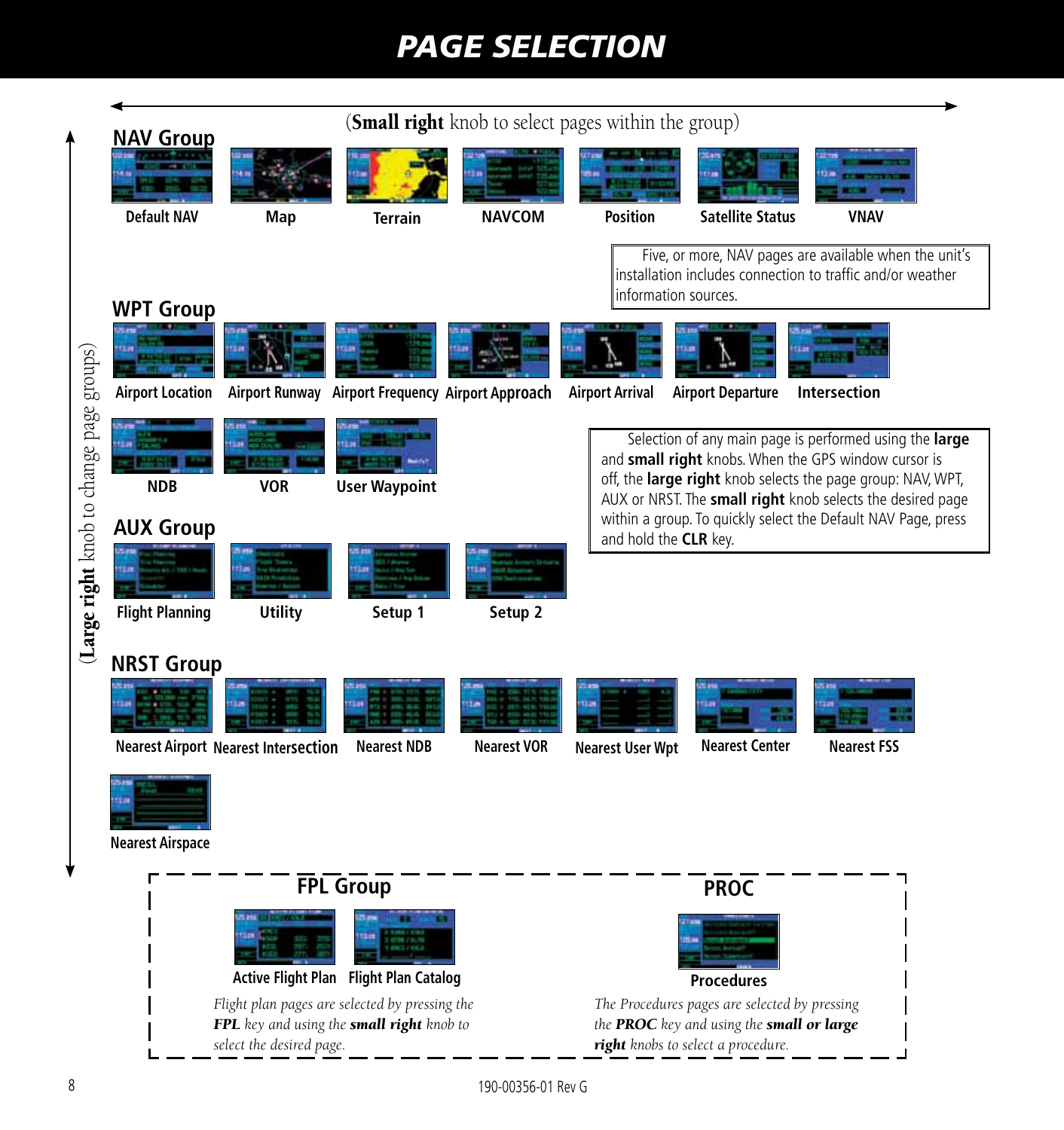### *DEFAULT NAV PAGE / ANNUNCIATORS*



#### Default NAV Page

#### To Quickly Display the Default NAV Page

1. From any page, press and hold the **CLR** key for approximately two seconds.

#### Bottom Row Annunciators and Messages *Terrain annunciations:*

#### To Select a Different Data Item for any Data Field

- 1. With the default NAV page displayed, press the **MENU** key to display an options menu.
- 2. Turn the **large right**  knob to highlight the "Change Fields?" option, and press the **ENT** key to select this option.
- 3. Use the **large right** knob to highlight the data field you wish to change.





4. Turn the **small right**  knob to display the list of available data items. Continue turning the **small right** knob to select the desired data item from the list.

| <b>SELECT FIELD TYPE</b>                                                                                                    |  |
|-----------------------------------------------------------------------------------------------------------------------------|--|
|                                                                                                                             |  |
| <b>BRG</b><br>$-$ Bearing                                                                                                   |  |
|                                                                                                                             |  |
| DIS<br>– Distance                                                                                                           |  |
|                                                                                                                             |  |
|                                                                                                                             |  |
|                                                                                                                             |  |
|                                                                                                                             |  |
|                                                                                                                             |  |
|                                                                                                                             |  |
|                                                                                                                             |  |
|                                                                                                                             |  |
|                                                                                                                             |  |
| <b>DTK</b><br>- Desired Track<br><b>ESA</b><br>- Enrte Safe Alt<br><b>ETA</b><br>– Est Time Arvl<br>ETE<br>- Est Time Enrte |  |

- 5. Press the **ENT** key to select the desired data item and return to the default NAV page.
- 6. Press the **small right** knob to remove the cursor from the page.

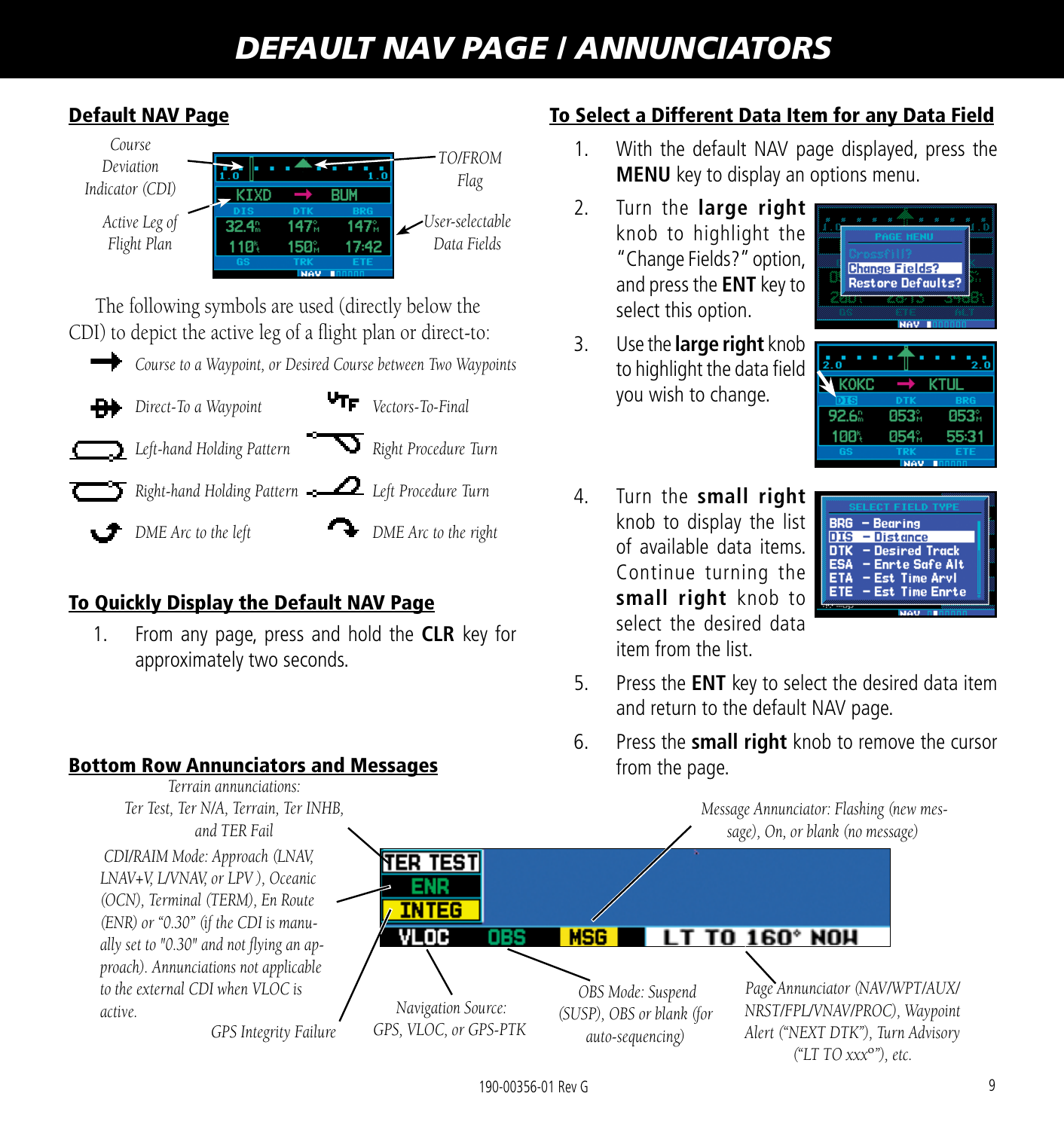### *MAP PAGE*

#### Map Page



The follow- ing symbols are

used to depict the various airports and navaids on the map page:



*Airport with hard surface runway(s); Primary runway shown*



*Airport with soft surface runway(s) only*



### **To Select a Map Scale**

- 1. Press the up arrow on the **RNG** key to zoom out to a larger map area.
- 2. Press the down arrow on the **RNG** key to zoom in to a smaller map area with more detail.



### **To Quickly Declutter the Map Display**

The 400W series supports four levels of map decluttering.

1. Press the **CLR** key momentarily to change the amount of map detail. The declutter level will appear adjacent to the map scale.

2. Press the **CLR** key as needed to select the desired amount of map detail.

#### **To Turn the Data Fields On/Off on the Right Side of the Map**

1. With the map page displayed, press **MENU** to display an options menu.



- 2. Turn the **large right** knob to highlight "Data Fields Off?" and press the **ENT** key.
- 3. To re-display the data fields, follow steps 1 and 2, but instead select "Data Fields On?" from the options menu.

### **To Select a Different Data Item for any Data Field:**

- 1. With the map page displayed, press the **MENU** key to display an options menu.
- 2. Turn the **large right** knob to highlight "Change Fields?" and then press **ENT**.
- 3. Use the **large right** knob to highlight the data field you wish to change.
- 4. Turn the **small right** knob to display the list of available data items. Continue turning the **small right** knob to select the desired data item from the list.
- 5. Press the **ENT** key to select the desired data item and return to the map page.
- 6. Press the **small right** knob momentarily to remove the cursor from the page.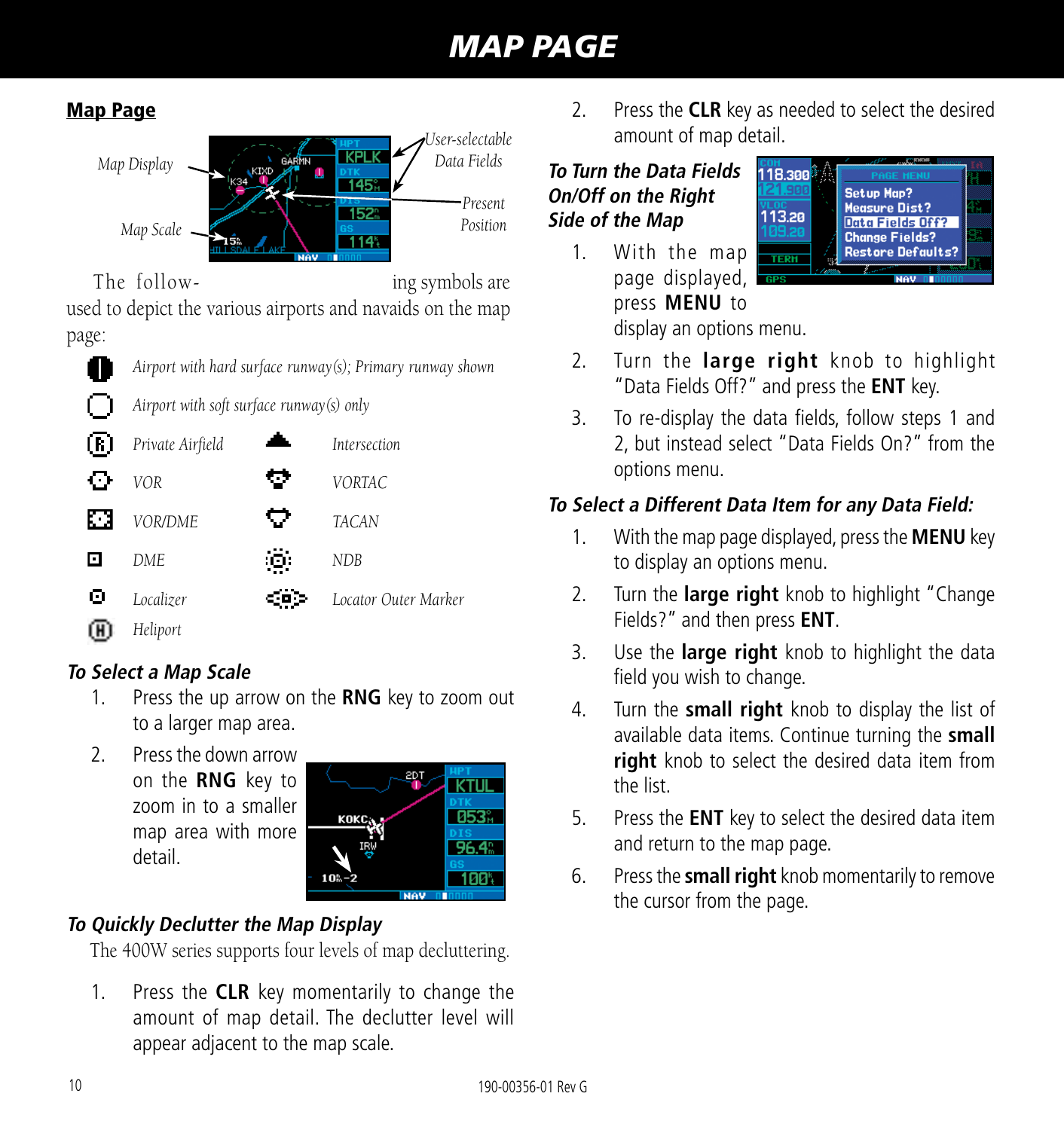#### NAVCOM Page

The *NAVCOM page* provides a list of the airport communication and navigation frequencies at your departure, en route and arrival airports.



#### **To Select a Frequency List for a Departure, En Route, or Arrival Airport**

- 1. Press the **small right** knob to activate the cursor.
- 2. Turn the **large right** knob to place the cursor on the airport identifier field (top line on the NAVCOM page).
- 3. Turn the **small right** knob to select the desired airport and press **ENT**.

#### **To Scroll Through the List of Frequencies**

- 1. Activate the cursor, if not already active, by pressing the **small right** knob.
- 2. Turn the **large right** knob to move the cursor through the list of frequencies. If there are more frequencies in the list than can be displayed on the screen, a scroll bar along the right-hand side

of the screen will indicate which part of the list is currently being displayed.

#### **Auto-Tuning a Frequency from the NAVCOM Page**

- 1. Highlight the desired frequency by scrolling through the list of frequencies, as described in the previous procedure.
- 2. To place a frequency in the standby field of the COM or VLOC window, highlight the desired frequency and press the **ENT** key.

#### Terrain Page

To display the TERRAIN Page, select the NAV group and turn the **small right** knob until the TERRAIN Page is displayed. The page displays terrain information, aircraft ground track, and GPS-derived MSL altitude (GSL altitude). Altitude is shown in increments of 20 feet or in increments of 10 meters, depending on unit configuration. For units with installed in helicopters or equipped with optional HTAWS, refer to 400W/500W Series Garmin Optional Displays, P/N 190-00356-30 Rev G, or later.

#### **To inhibit TERRAIN:**

- 1. Select the TERRAIN Page and press **MENU**. "Inhibit Terrain?" is selected by default.
- 2. Press **ENT.** The TERRAIN system is inhibited. The **TER INHB** annunciation is displayed in the terrain annunciator field whenever terrain is inhibited.

|                      | <b>Unlighted Obstacle</b> |              | <b>Lighted Obstacle</b> |              | Color      | <b>TERRAIN/Obstacle</b>                                                       |
|----------------------|---------------------------|--------------|-------------------------|--------------|------------|-------------------------------------------------------------------------------|
|                      | $<$ 1000' AGL             | $>1000'$ AGL | $<$ 1000' AGL           | $>1000'$ AGL |            | <b>Location</b>                                                               |
| Symbol<br>Obstacle 9 | ٨                         |              | Х                       | Ж            | <b>Red</b> | Terrain/Obstacle above or<br>within 100 ft below current<br>aircraft altitude |
|                      | ۵                         |              |                         | ۹Ш           | Yellow     | Terrain/Obstacle between<br>100 ft and 1000 ft below the<br>aircraft altitude |

**Terrain Color Symbology**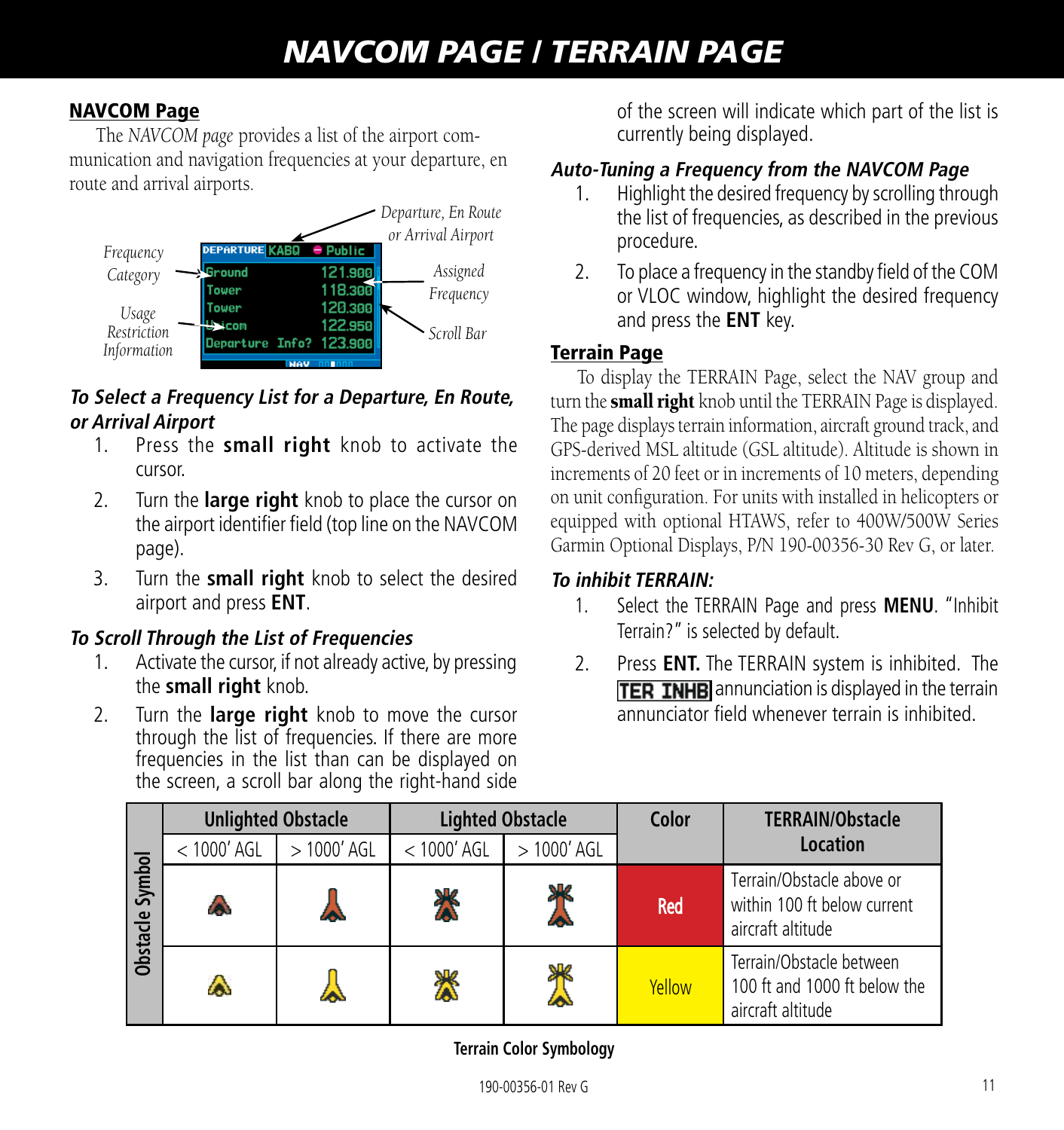### *AIRPORT INFORMATION*

#### **Viewing Airport Information**

1. From any page, press and hold **CLR** to select the default NAV page. (You may skip this step if you are already viewing any of the main GPS pages.)



- 2. Turn the **large right** knob to select the WPT page group. "WPT" will appear in the lower right corner of the screen.
- 3. Turn the **small right** knob to select the desired WPT page. Airport information is displayed on the first six WPT pages: airport location, airport runway, airport frequency, airport approach, airport arrival and airport departure.
- 4. Press the **small right** knob to activate the cursor.
- 5. Use the **small** and **large right** knobs to enter the identifier of the desired airport.
- 6. Once the identifier is entered, the information for that airport will appear on the page. Press **ENT** to accept the selected identifier.
- 7. To view the other airport information pages, press the **small right** knob to remove the flashing cursor and turn the **small right** knob to select the desired page.

#### **Viewing Airport Information by Facility Name or City**

- 1. Select the airport location page.
- 2. Press the **small right**  knob to activate the cursor.
- 3. Turn the **large right**  knob to highlight the facility name (second line) or the city (third line) field.



- 4. Use the **small** and **large right** knobs to enter the facility name or city location of the desired destination waypoint. As you spell the facility name or city, the 400W series Spell'N'Find feature will select the first entry in the database based upon the characters you have entered up to that point.
- 5. Once the name is entered, the information for that airport will appear on the page. Press **ENT** to accept the selected identifier.
- 6. To view the other airport information pages, press the **small right** knob to remove the flashing cursor and turn the **small right** knob to select the desired page.

#### **Auto-Tuning a Frequency from a List (420W/430W only)**

The 400W-series auto-tune feature allows you to quickly select any displayed database frequency as your standby frequency. With a minimum of keystrokes, any frequency listed on the airport frequency page can be transferred to the standby field of the COM or VLOC window. The Airport Frequency page in the GPS 500W allows you to view frequency information and scroll through the list by turning the **large right** knob.

1. Select the airport frequencies page from the WPT page group.

|   | APT KLA⊠ ● Public |           |
|---|-------------------|-----------|
|   | ATIS              | \$133.800 |
|   | <b>ATIS</b>       | \$135,650 |
|   | Clearance         | 120.350   |
| ງ | <b>Clearance</b>  | 121.400   |
| ë | Ground            | 121.650   |
|   |                   |           |

- 2. Press the **small right** knob to place the cursor on the airport identifier field.
- 3. Use the **small** and **large right** knobs to enter the identifier of the desired airport. Press **ENT** when finished.
- 4. Turn the **large right** knob to highlight the desired frequency.
- 5. Press **ENT** to place the highlighted frequency in the standby COM or VLOC window field (as appropriate).
- 6. To activate the selected frequency, press the **COM flip/ flop** or **VOR flip/flop** key (as appropriate).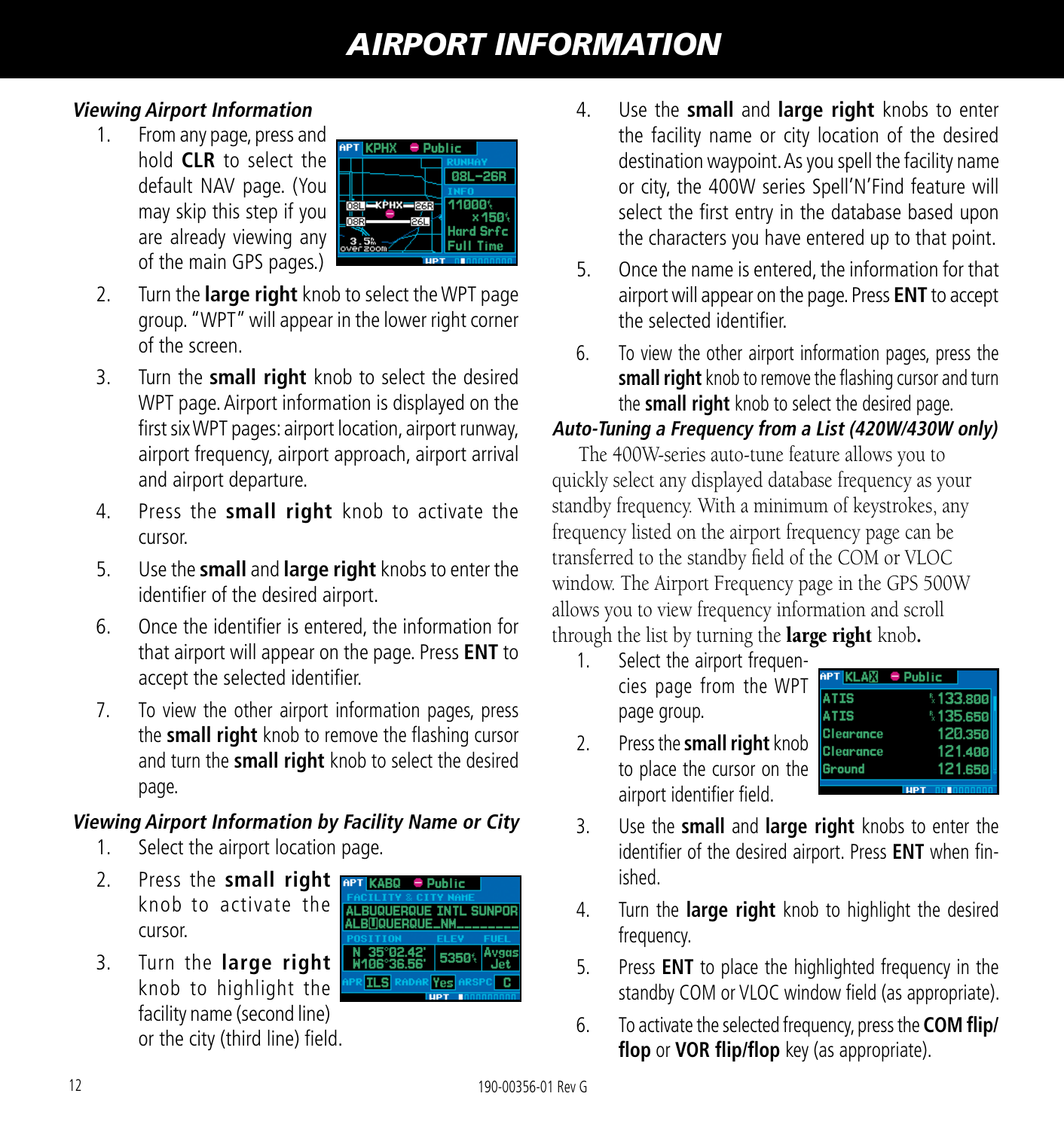#### To Select a Direct-To Destination

1. Press the **direct-to**  key. A Select Direct-To Waypoint page will appear, with the waypoint identifier field highlighted.

| SELECT <b>440</b> HAYPOINT |                 |
|----------------------------|-----------------|
| KD <b>in</b> l & Se USA    |                 |
| ) THAN                     |                 |
| DTHAN AL                   |                 |
|                            | <b>NRST</b>     |
| N 31°19.28'<br>W085°26.98' | <b>CRS 137%</b> |
|                            | Activate?       |
|                            |                 |

- 2. Use the **small** and **large right** knobs to enter the identifier of the desired destination waypoint.
- 3. Press **ENT** to confirm the selected waypoint. Press **ENT** again to activate the direct-to function.

#### **To Select a Direct-To Destination from the Map Page**

- 1. Select the map page from the NAV page group.
- 2. Press the **small right** knob to display a panning pointer.
- 3. Turn the **small** and **large right** knobs to place the panning pointer at the desired destination location.
- 4. If the panning pointer is placed on an existing airport, navaid or user waypoint, the waypoint name will be highlighted. Press **direct-to** and then **ENT** twice to activate a direct-to leg to the waypoint.
- 5. If the panning pointer is placed on an open location on the map page, press **direct-to** and then **ENT** twice to create a "+MAP" waypoint and activate a direct-to leg to it.

#### **To Select a Direct-To Destination by Facility Name or City**

- 1. Press the **direct-to** key. The Select Direct-To Waypoint page will appear, with the waypoint identifier field highlighted.
- 2. Turn the **large right**  knob to highlight the facility name (second line) or the city (third line) field.



- 3. Use the **small** and **large right** knobs to enter the facility name or city location of the desired destination waypoint. As you spell the facility name or city, the 400W series Spell'N'Find feature will select the first entry in the database based upon the characters you have entered up to that point.
- 4. Continue turning the **small right** knob to scroll through any additional database listings for the selected facility name or city. You can also scroll backwards with the **small right** knob if you scroll past the desired waypoint.
- 5. Press **ENT** to confirm the selected waypoint, and **ENT** to activate the direct-to function.

#### **To Select a Nearby Airport or a Flight Plan Waypoint as a Direct-To Destination**

- 1. Press the **direct-to** key.
- 2. Turn the **large right** knob to highlight the nearest airport (NRST) or flight plan (FPL) field.
- 3. Turn the **small right** knob to display a window listing nearby airports or all waypoints in the active flight plan.
- 4. Continue turning the **small right** knob to scroll through the list and highlight the desired waypoint.
- 5. Press **ENT** to confirm the selected waypoint, and **ENT** to activate the direct-to function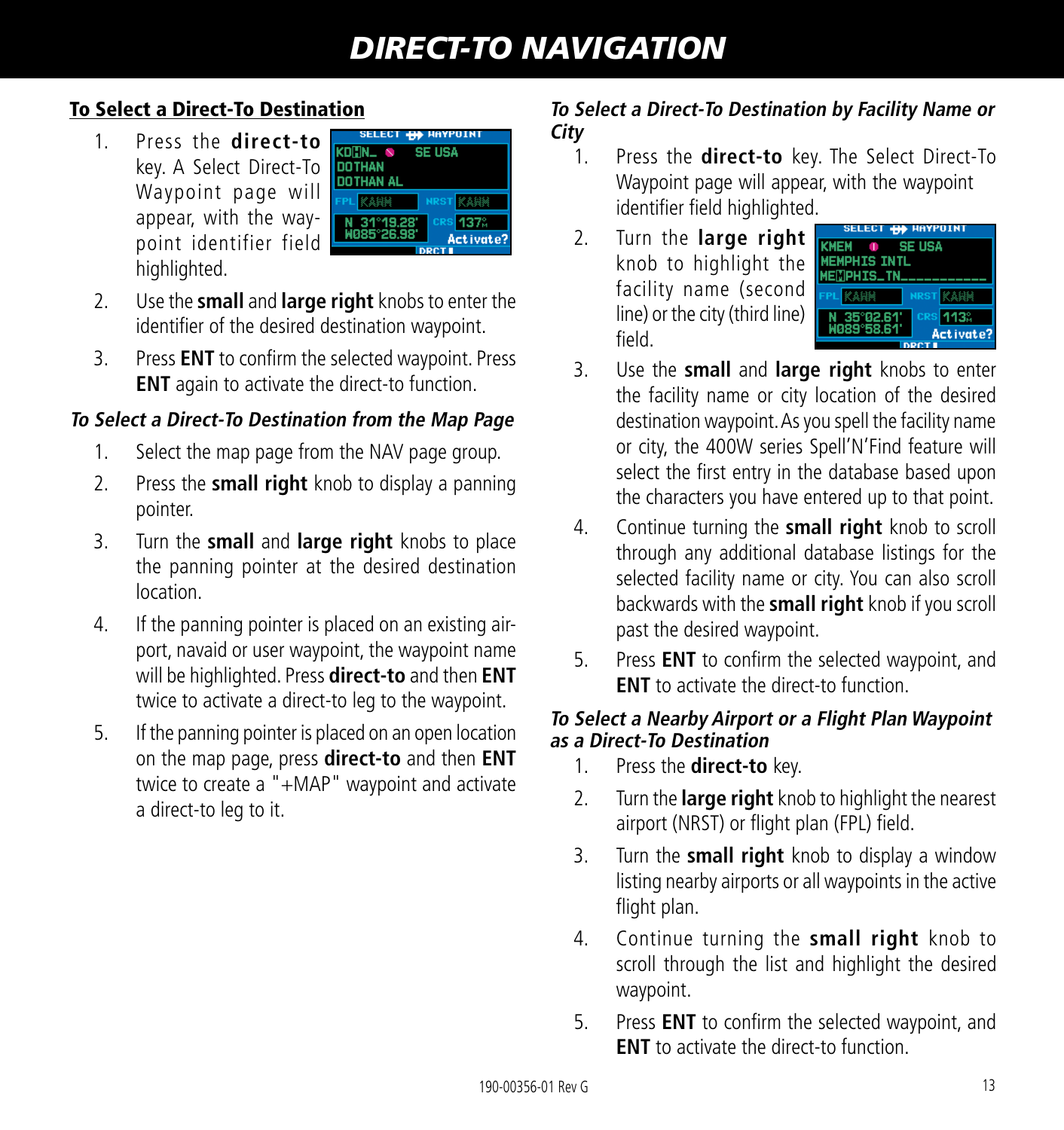### *NEAREST AIRPORTS*

#### To View a List of the Nearest Airports

- 1. From any page, press and hold the **CLR** key to select the default NAV page. You may skip this step if you are already viewing any of the main GPS pages.
- 2. Turn the **large right**  knob to select the NRST page group. "NRST" will appear in the lower right corner of the screen.



3. If necessary, turn the **small right** knob to select the nearest airport page.

### To Scroll Through the List of Nearest Airports

- 1. Press the **small right** knob to activate the cursor.
- 2. Turn the **large right** knob to scroll through the list. The scroll bar along the right-hand side of the page will indicate which part of the list is currently being viewed.
- 3. To remove the flashing cursor, press the **small right** knob.

#### To View Additional Information for a Nearby Airport

- 1. Highlight the identifier of the desired airport by scrolling through the list, as described in the procedure above.
- 2. Press **ENT** to display the **APT KETY Public Done?** airport location page for the selected airport.



3. To view additional WPT pages for the selected airport (including the airport runway and airport frequency pages) press the **small right** knob to remove the flashing cursor. Turn the **small right** 

knob to display the additional WPT pages. When finished, press the **small right** knob to return the flashing cursor to the screen.



4. To return to the nearest airport page, verify that "Done?" is highlighted by the flashing cursor and press **ENT** (or press **CLR**).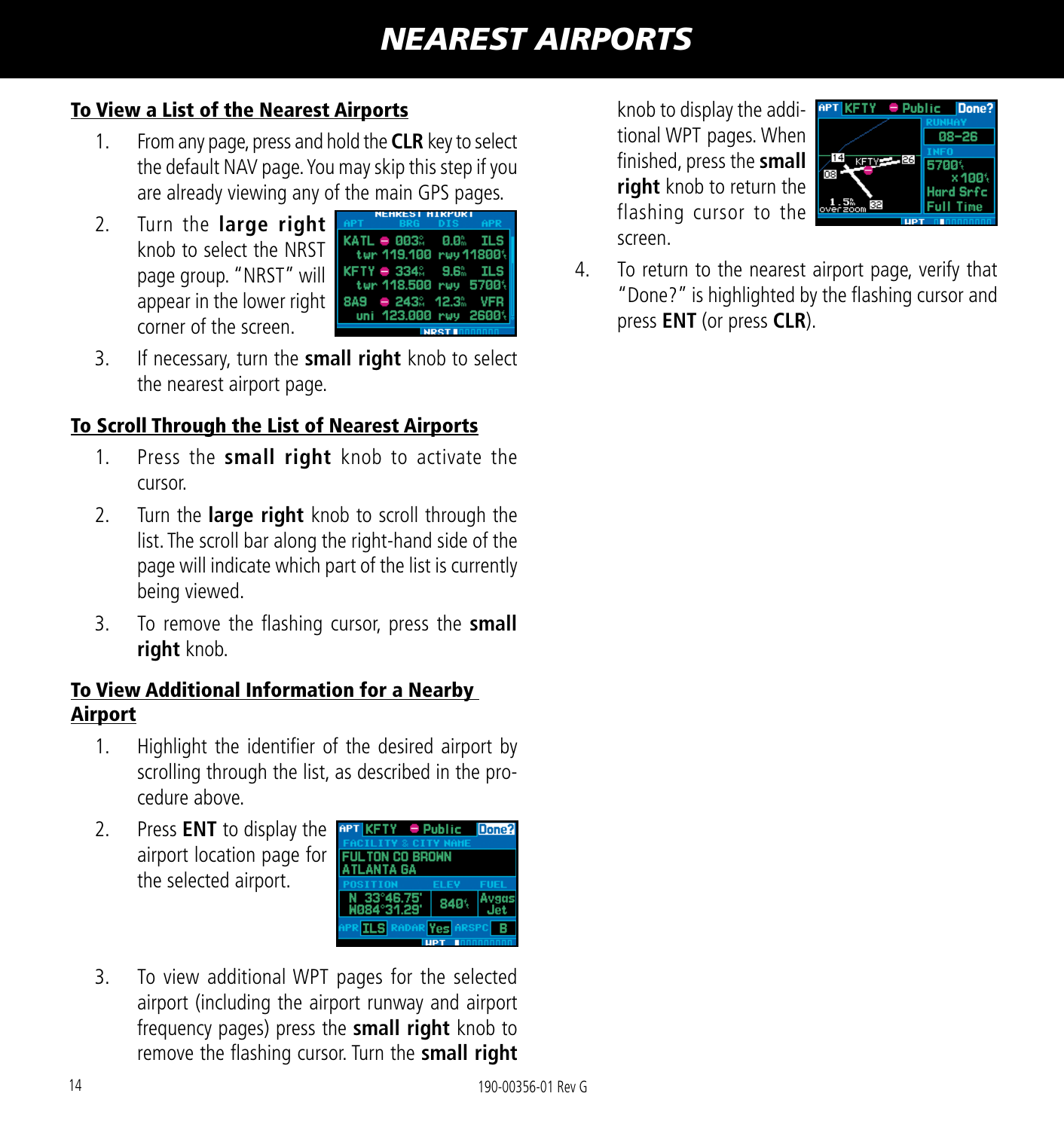### *FLIGHT PLANS*

#### To Create a New Flight Plan

1. Press the **FPL** key and turn the **small right**  knob to display the flight plan catalog.



- 2. Press the **MENU** key to display the flight plan catalog options.
- 3. Turn the **large right** knob to highlight "Create New Flight Plan?" and press the **ENT** key.
- 4. A blank flight plan page will appear for the first empty storage location. Use the **small** and **large right** knobs to enter the identifier of the

| <b>05 KMHK / KCOU</b> | FLIGHT PLAN |      |
|-----------------------|-------------|------|
| <b>IAVPOTNT</b>       | ntk         |      |
| <b>KMHK</b>           |             |      |
| <b>KLNK</b>           | 352%        | 103. |
| KCOLI                 | 113.        | 243. |
|                       |             |      |
|                       |             |      |

departure waypoint and press the **ENT** key.

5. Repeat step #4 above to enter the identifier for each additional flight plan waypoint. Once all waypoints have been entered, press the **small right** knob to return to the flight plan catalog.

#### To Navigate a Flight Plan

- 1. Press the **FPL** key and turn the **small right** knob to display the flight plan catalog.
- 2. Press the **small right** knob to activate the cursor and turn the **large right** knob to highlight the desired flight plan.
- 3. Press the **MENU** key to display the flight plan catalog options.
- 4. Turn the **large right**  knob to highlight "Activate Flight Plan?" and press the **ENT** key.



#### To Stop Navigating a Flight Plan

- 1. Press the **FPL** key.
- 2. Press the **MENU** key to display the active flight plan options.
- 3. Turn the **large right**  knob to highlight "Delete Flight Plan?" and press the **ENT** key. Press the **ENT** key again to confirm.



### To Edit a Flight Plan

- 1. Press the **FPL** key and turn the **small right** knob to display the Flight Plan Catalog.
- 2. Press the **small right** knob to activate the cursor.
- 3. Turn the **large right** knob to highlight the desired flight plan and press the **ENT** key.
- 4. To add a waypoint to the flight plan: Turn the **large right** knob to select the point where you wish to add the new waypoint. (If an existing waypoint is highlighted, the new waypoint will be placed directly in front of this waypoint.) Use the **small** and **large right** knobs to enter the identifier of the new waypoint and press the **ENT** key.
- 5. To delete a waypoint from the flight plan: Turn the **large right** knob to select the waypoint you wish to delete and press the **CLR** key to display a "remove waypoint" confirmation window. With "Yes" highlighted, press the **ENT** key to remove the waypoint.
- 6. Once all changes have been made, press the **small right** knob to return to the flight plan catalog.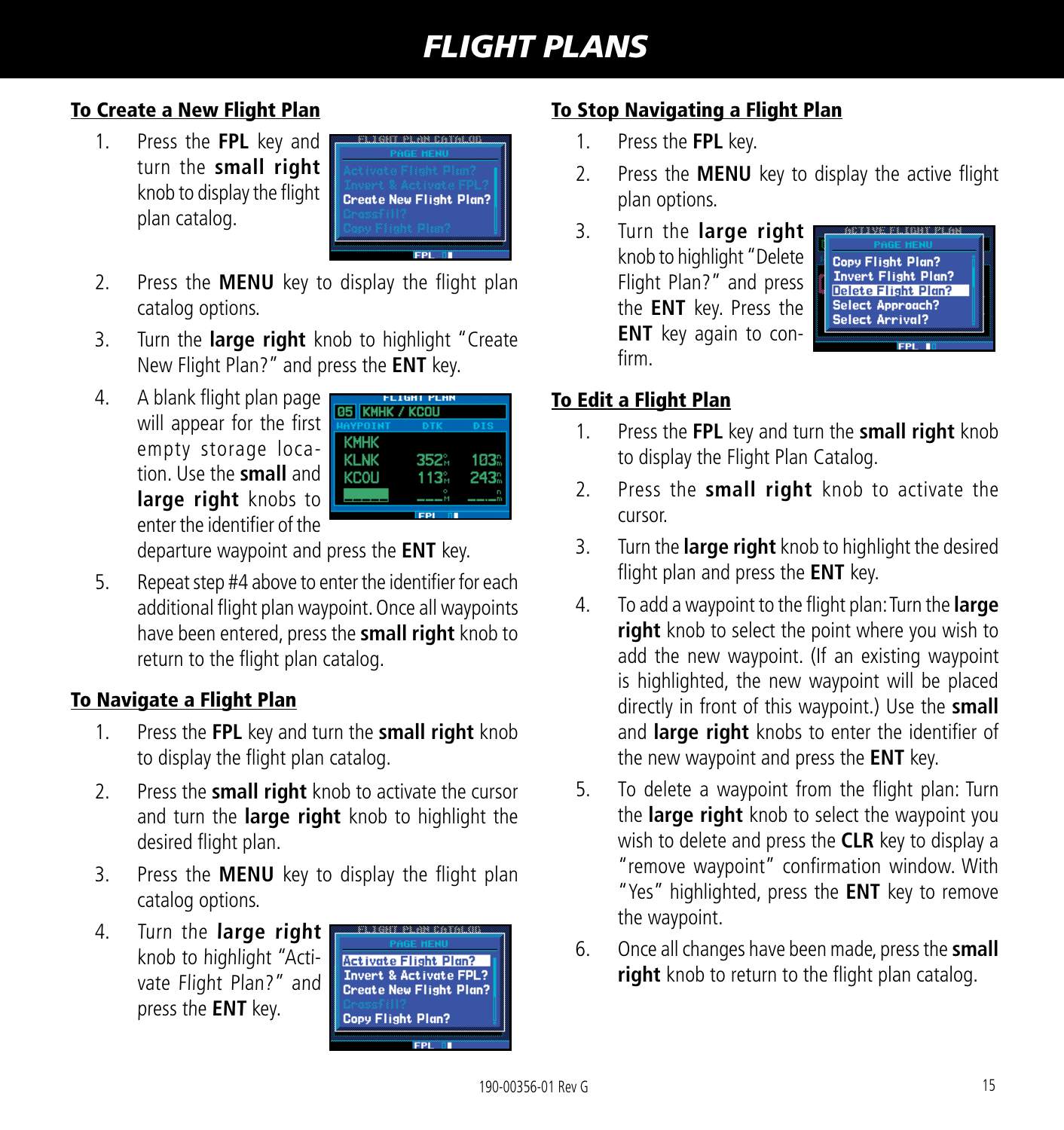#### Selecting Approaches

In order to select an approach, you must first have an active direct-to or flight plan that terminates at an airport with a published approach.

- 1. Press the **PROC** key to display the procedures page.
- 2. Turn the **large right**  knob to highlight "Select Approach?" and press the **ENT key**.
- 3. A window will appear listing the available procedures. Turn the **large right** knob to highlight the desired procedure and press the **ENT** key.
- 4. A second window will appear listing the available transitions. Turn the **large right** knob to highlight the desired transition waypoint and press the





**ENT** key. The approach "Vectors" option assumes you will receive vectors to the final course segment of the approach and will provide navigation guidance relative to the final approach course.

5. Turn the **large right** knob to highlight "Load?" or "Activate?" and press the **ENT** key. "Load?" will add the procedure to the flight plan without immediately using it for navigation guidance. This allows you to continue navigating the original flight plan, but keeps the procedure available on the active flight plan page for quick activation when needed. "Activate?" overrides the "en route" portion of the active flight plan, proceeding directly to the "approach" portion.

- 6. For non-GPS approved approaches, a reminder
	- window will appear indicating that GPS guidance on such approaches is strictly for monitoring only—use the VLOC receiver and external CDI



(or HSI) for primary navigation. To confirm this reminder, highlight "Yes?" and press the **ENT**  key.

Not all approaches in the database are approved for GPS use. As you select an approach, a " $G_{P<sub>S</sub>}$ " designation to the right of the procedure name indicates the procedure can be flown using the GPS receiver. *Some procedures will not have this designation, meaning the GPS receiver may be used for supplemental navigation guidance only. If the GPS receiver cannot be used for primary guidance, you must use the appropriate receiver for the selected approach (e.g., VOR or ADF).* The final course segment of ILS approaches, for example, must be flown by tuning the VLOC receiver to the proper frequency and coupling the VLOC receiver to the external CDI (or HSI).

A selected approach may be *activated* or *loaded*. Activating the approach overrides the "en route" portion of the active flight plan, proceeding directly to the "approach" portion (for a full approach, directly to the approach transition). Activating the approach also initiates automatic CDI scaling transitions as the approach progresses.

In many cases, it may be easiest to "Load" the full approach while still some distance away, en route to the destination airport. Later, if vectored to final, use the following steps to select "Activating an Approach with Vectors-To-Final"—which makes the inbound course to the FAF waypoint active. Otherwise, activate the full approach using the "Activate Approach?" option.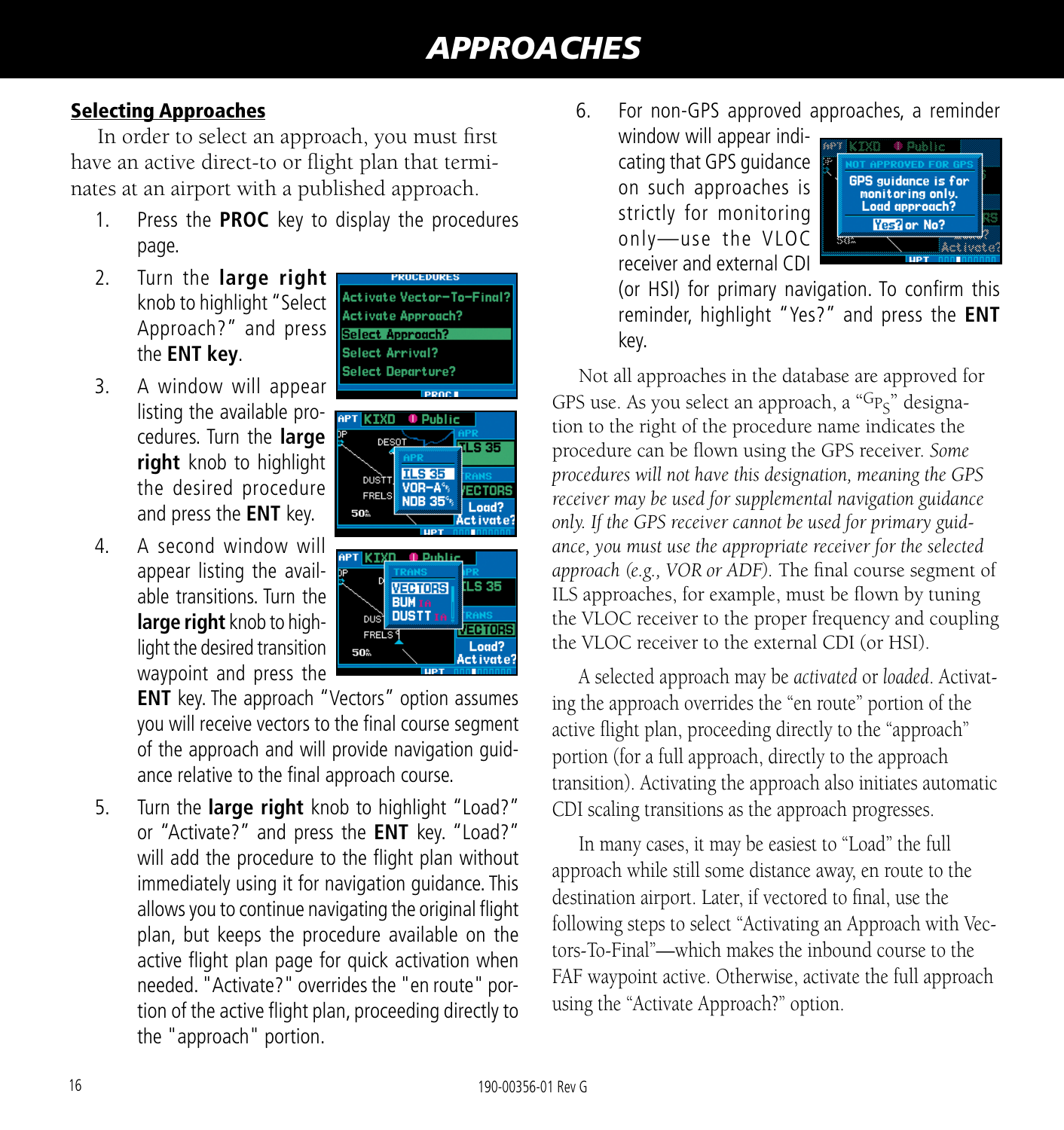#### Activating an Approach

1. With an approach loaded in the active flight plan, press the **PROC** key to display the procedures page.



- 2. Turn the **large right**  knob to highlight "Activate Approach?".
- 3. Press the **ENT** key.

#### Activating an Approach with Vectors-To-Final

The "Activate Vector-To-Final?" option allows you to activate the final course segment of the approach. This option assumes you will receive vectors to the final approach course and guides you to intercept the final course, before reaching the FAF.

1. With an approach loaded in the active flight plan, press the **PROC** key to display the procedures page.



- 2. Turn the **large right**  knob to highlight "Activate Vector-To-Final?".
- 3. Press the **ENT** key.

#### Flying an Approach

Due to the variety of available approach procedures, the specific steps required will vary according to the approach selected. Keep the following general guidelines in mind while flying the approach:

• The 400W series is designed to complement your printed approach plates and improve situational awareness throughout the approach. However, you must always fly an approach as it appears on the approach plate.

- You will typically select the destination airport as the last waypoint in the active flight plan or by using the direct-to key. Doing so ensures that the desired waypoint will automatically appear when choosing the "Select Approach?" option from the *procedures page*. Otherwise, you must first choose the airport, then the approach procedure.
- When a localizer-based approach (such as an ILS) is loaded, the desired frequency is automatically placed in standby on the VLOC window. To activate the frequency, press the VLOC flip/flop key.
- If the VLOC receiver will be used for the approach, be sure to switch the external CDI (or HSI) to "VLOC" by pressing the CDI key. "VLOC" will appear directly above the CDI key.
- An "Auto ILS CDI" setting provides automatic switching to "VLOC" as you intercept the final approach course. When the ILS approach is activated (and the correct frequency is active in the VLOC window), the unit will automatically switch within 1.2 nautical miles left or right of the approach course. This switch can take place anywhere from 2.0 to 15.0 nautical miles from the FAF. The switch occurs gradually to prevent abrupt CDI changes. This does not occur automatically when configured for the King KAP140/KFC225 autopilots as Auto ILS CDI Selection is not allowed.
- As you progress to each approach waypoint, a waypoint alert message ("NEXT DTK ###°") will appear in the lower right corner of the display.
- When you should begin a course change (via a standard rate turn), turn advisories ("TURN TO ###°") will appear in the lower right corner of the display.
- For GPS-based approaches, receiver autonomous integrity monitoring (RAIM) will monitor satellite conditions and alert you—using an "INTEG" at the bottom left corner of the display — if protection limits cannot be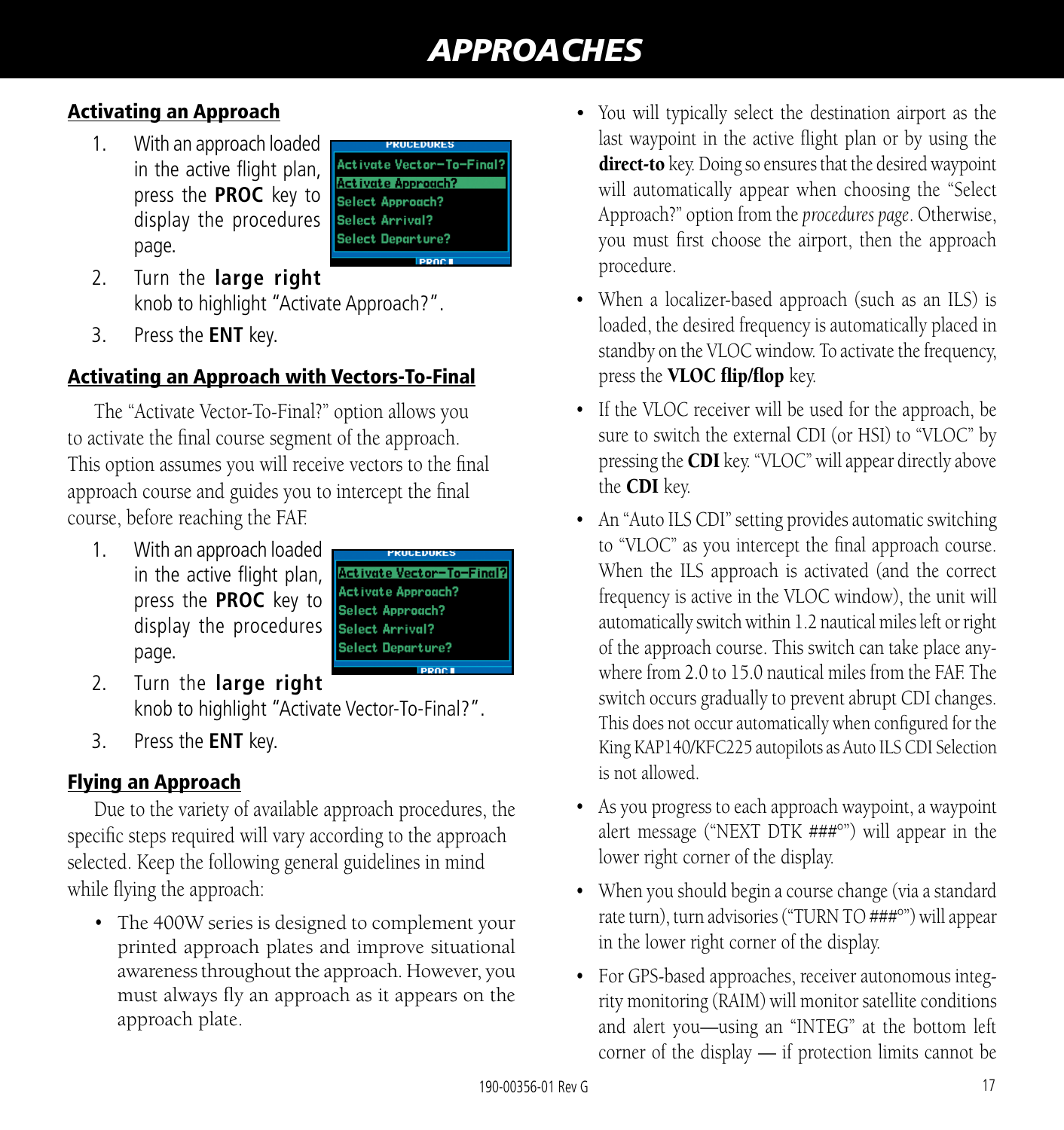maintained. If this occurs, the GPS receiver should not be used for primary navigation guidance. Revert to an alternate navigation source, or select an alternate destination airport. LPV, LNAV+V, and L/VNAV approaches will downgrade to LNAV if GPS integrity cannot be met. There is no need to switch to guidance by other navigation equipment unless GPS LNAV is insufficient or integrity degrades further.

- Within 31 nautical miles of the destination airport, CDI scaling will transition from 2.0 NM (en route mode, or "ENR") to 1.0 nautical mile (terminal mode, or "TERM"). Conversely, when leaving the departure airport, CDI scaling will transition from 1.0 NM to 2.0 NM when 30 miles out. GPS-based approaches will see a second transition when within 2.0 NM of the final approach fix, scaling from 1.0 NM to angular full-scale deflection (approach mode, or "LNAV, LNAV+V, L/LNAV, or LPV").
- A "RT TO xxx° x S" or "LT TO xxx° x S" prompt will appear in the lower right corner of the display to advise you when you are at a safe distance to initiate a procedure turn. The procedure turn is displayed on the map page, but guidance through the turn itself is not provided except via roll steering-equipped autopilots.
- Alerts for proper holding pattern entry (e.g. "HOLD" DIRECT") are displayed in the lower right corner of the display. Waypoint sequencing is automatically suspended (indicated by "SUSP" directly above the OBS key) at the holding waypoint. Press the OBS key again to return to automatic waypoint sequencing. For course reversals, waypoint sequencing is suspended for one trip around the holding pattern only, after which it will return to automatic waypoint sequencing.
- The CDI will guide you through a DME arc. Just keep the needle centered as you fly along the arc.

• As you cross the missed approach point, "SUSP" will appear above the OBS key, indicating that automatic sequencing of waypoints is suspended at the missed



approach point, and a "from" indication will appear on the CDI (or HSI).

#### Flying the Missed Approach

- 1. After crossing the Missed Approach Point, press the **OBS** key. The next waypoint in the approach is automatically offered as the destination waypoint.
- 2. Follow the missed approach procedures, as published on your approach plate, for proper climb and heading instructions.
- 3. An alert message in the lower right hand corner of the screen will recommend entry procedures for the holding pattern (e.g., "HOLD TEARDROP"). As you fly the holding pat-



tern, a timer appears on the default NAV page. The timer automatically resets on the outbound side of the hold when you are abeam the hold waypoint. The timer again resets as you turn inbound (within approximately 30° of the inbound course).

4. The unit will provide course guidance only on the inbound side of the holding pattern, however guidance is provided along the entire holding pattern via roll steering-equipped autopilots. When leaving the holding pattern to re-fly the approach (or another approach) press the **PROC** key to "Select Approach?" or "Activate Approach?" as previously described. (Or, use the **direct-to** key to select another destination).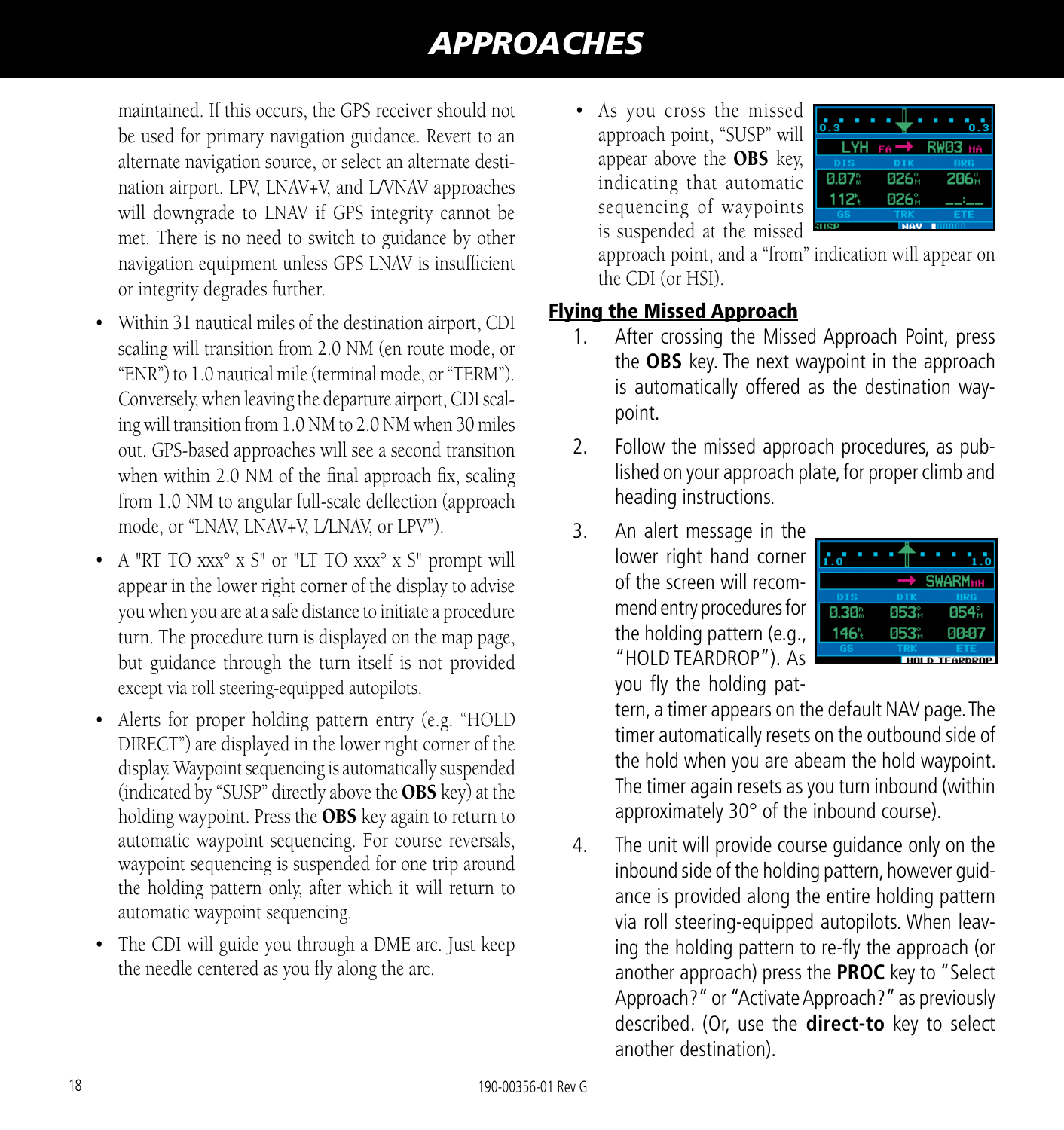| <b>Annunciation</b>       | <b>Description</b>                                                                                                                                                                                                                                                                                       |
|---------------------------|----------------------------------------------------------------------------------------------------------------------------------------------------------------------------------------------------------------------------------------------------------------------------------------------------------|
| LPV                       | Localizer Performance with Vertical quidance<br>(LPV) approach. Fly to LPV minimums. A yel-<br>low background indicates that the approach<br>is safe to continue but a downgrade to LNAV<br>may occur.                                                                                                   |
| LP                        | LP indicates Localizer Performance with no<br>vertical guidance.                                                                                                                                                                                                                                         |
| L/VNAV                    | Lateral Navigation and Vertical Navigation<br>(LNAV/VNAV) approach. Fly to LNAV/VNAV<br>minimums.                                                                                                                                                                                                        |
| LNAV+V                    | GPS approach using published LNAV minima.<br>Advisory vertical guidance is provided.                                                                                                                                                                                                                     |
| LNAV                      | Lateral Navigation approach. Fly to LNAV<br>minimums.                                                                                                                                                                                                                                                    |
| <b>MAPR</b>               | Missed Approach indicates the system is<br>providing missed approach integrity and CDI<br>full-scale deflection $\pm 0.3$ NM.                                                                                                                                                                            |
| <b>ENR</b>                | En route, CDI full-scale deflection is 2.0 NM<br>or current CDI scale selection, whichever is<br>smaller.                                                                                                                                                                                                |
| <b>TFRM</b>               | Terminal, CDI full-scale deflection is 1.0 NM<br>or current CDI scale selection, whichever is<br>smaller.                                                                                                                                                                                                |
| <b>DPRT</b>               | Departure, indicates the system is using non-<br>precision approach integrity. $HAL = 0.3$ and<br>CDI full-scale deflection is 0.3 NM.                                                                                                                                                                   |
| <b>OCN</b>                | Oceanic, CDI full-scale deflection is 2.0 NM.                                                                                                                                                                                                                                                            |
| LOW ALT<br>(lower window) | For LNAV+V, LNAV/VNAV, or LPV approaches,<br>the LOW ALT annunciation indicates the<br>aircraft's estimated height is lower than the<br>Final Approach Waypoint height by more than<br>the current VPL plus 50 meters. This annuncia-<br>tion will not be active when TAWS or Terrain is<br>operational. |